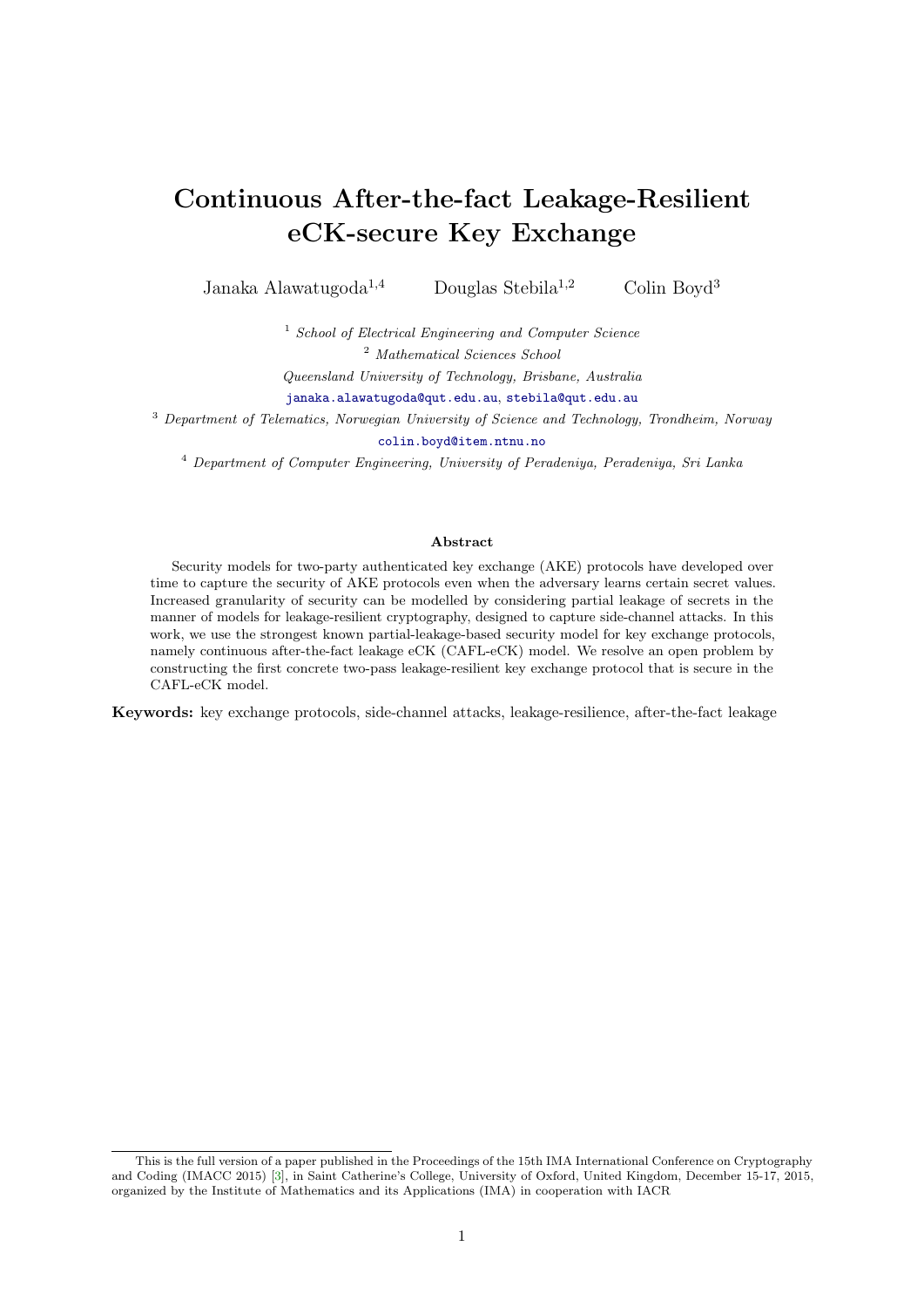# Contents

| 1.             | Introduction                                                                                                                                                           | 3                                                    |
|----------------|------------------------------------------------------------------------------------------------------------------------------------------------------------------------|------------------------------------------------------|
| $\mathbf{2}$   | <b>Preliminaries</b><br>2.1<br>2.2                                                                                                                                     | $\boldsymbol{4}$<br>$\overline{4}$<br>$\overline{4}$ |
| 3              | Continuous After-the-Fact Leakage eCK Model and the eCK Model<br>3.1<br>3.2<br>3.3<br>3.4<br>Security Game and Security Definition of the CAFL-eCK Model<br>3.5<br>3.6 | 6<br>6<br>6<br>$\overline{7}$<br>7<br>8<br>8         |
| $\overline{4}$ | Protocol P1: Simple eCK-Secure Key Exchange<br>4.1<br>4.2                                                                                                              | 8<br>- 9<br>10                                       |
| $\overline{5}$ | Protocol P2: A Leakage-Resilient Version of P1<br>5.1<br>5.2<br>5.3                                                                                                    | 11<br>11<br>12<br>13                                 |
| 6              | Conclusion                                                                                                                                                             | 14                                                   |
|                | A Analysis of the Events of the Proof of Theorem 4.1                                                                                                                   | 15                                                   |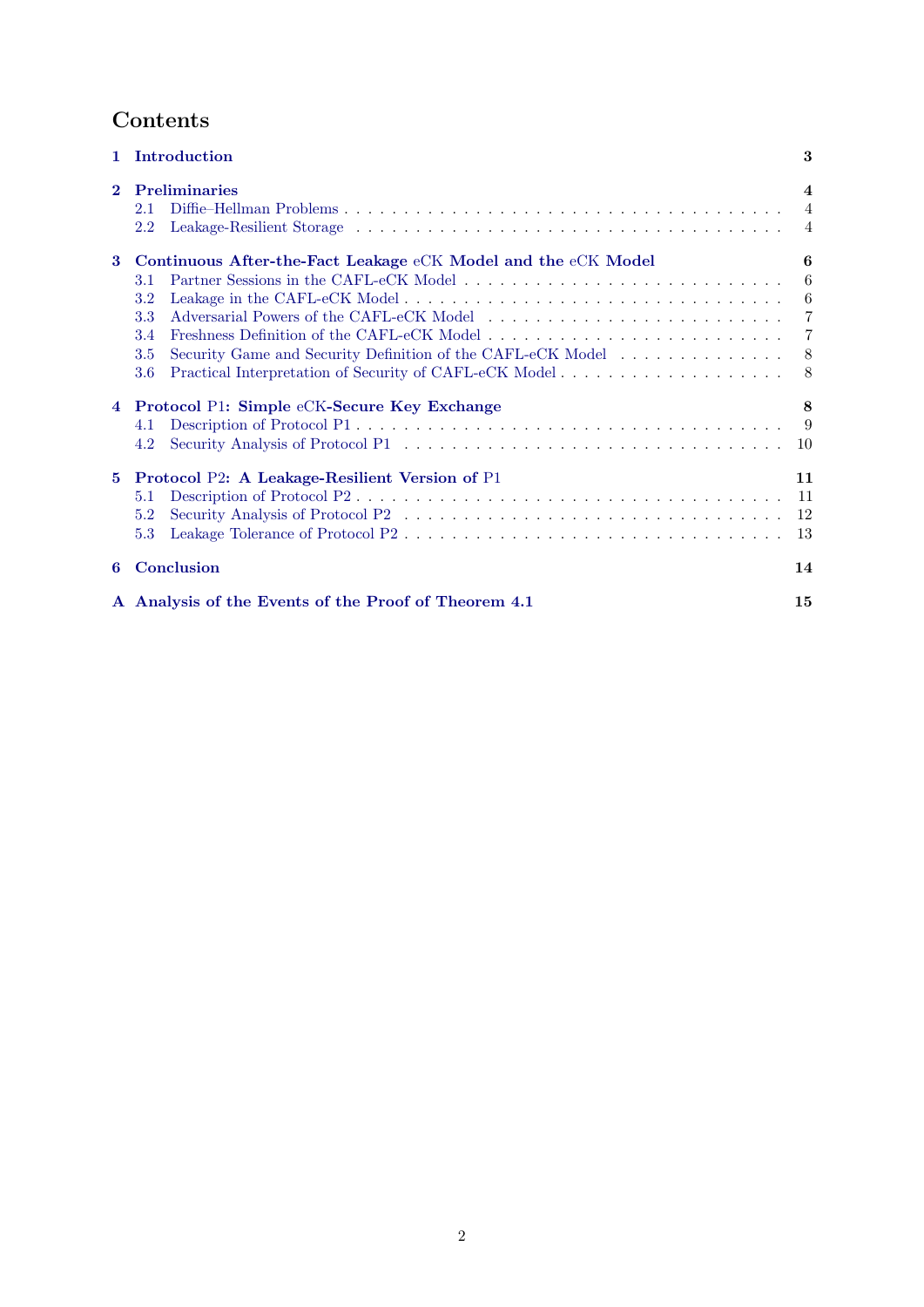## <span id="page-2-0"></span>1 Introduction

During the past two decades side-channel attacks have become a familiar method of attacking cryptographic systems. Examples of information which may leak during executions of cryptographic systems, and so allow side-channel attacks, include timing information [\[6,](#page-13-2) [8,](#page-13-3) [18\]](#page-14-1), electromagnetic radiation [\[15\]](#page-14-2), and power consumption [\[21\]](#page-14-3). Leakage may reveal partial information about the secret parameters which have been used for computations in cryptographic systems. In order to abstractly model leakage attacks, cryptographers have proposed the notion of *leakage-resilient* cryptography  $[1, 4, 7, 13, 14, 17, 16, 20]$  $[1, 4, 7, 13, 14, 17, 16, 20]$  $[1, 4, 7, 13, 14, 17, 16, 20]$  $[1, 4, 7, 13, 14, 17, 16, 20]$  $[1, 4, 7, 13, 14, 17, 16, 20]$  $[1, 4, 7, 13, 14, 17, 16, 20]$  $[1, 4, 7, 13, 14, 17, 16, 20]$  $[1, 4, 7, 13, 14, 17, 16, 20]$  $[1, 4, 7, 13, 14, 17, 16, 20]$  $[1, 4, 7, 13, 14, 17, 16, 20]$  $[1, 4, 7, 13, 14, 17, 16, 20]$  $[1, 4, 7, 13, 14, 17, 16, 20]$  $[1, 4, 7, 13, 14, 17, 16, 20]$  $[1, 4, 7, 13, 14, 17, 16, 20]$  $[1, 4, 7, 13, 14, 17, 16, 20]$ . In this notion the information that leaks is not fixed, but instead chosen adversarially, so as to model any possible physical leakage function. A variety of different cryptographic primitives have been developed in recent years. As one of the most widely used cryptographic primitives, it is important to analyze the leakage resilience of key exchange protocols.

Earlier key exchange security models, such as the Bellare–Rogaway [\[5\]](#page-13-9), Canetti–Krawczyk [\[9\]](#page-13-10), and extended Canetti–Krawczyk (eCK) [\[19\]](#page-14-7) models, aim to capture security against an adversary who can fully compromise some, but not all, secret values. This is not a very granular form of leakage, and thus is not suitable for modelling side-channel attacks in key exchange protocols enabled by partial leakage of secret keys. This motivates the development of leakage-resilient key exchange security models [\[4,](#page-13-5) [11,](#page-13-11) [22,](#page-14-8) [23,](#page-14-9) [2\]](#page-13-12). Among them the generic security model proposed by Alawatugoda et al. [\[2\]](#page-13-12) in 2014 facilitates more granular leakage.

Alawatugoda et al. [\[2\]](#page-13-12) proposed a generic leakage-security model for key exchange protocols, which can be instantiated as either a bounded leakage variant or as a continuous leakage variant. In the bounded leakage variant, the total amount of leakage is bounded, whereas in the continuous leakage variant, each protocol execution may reveal a fixed amount of leakage. Further, the adversary is allowed to obtain the leakage even after the session key is established for the session under attack (after-the-fact leakage). In Section [3](#page-5-0) we review the continuous leakage instantiation of the security model proposed by Alawatugoda et al.

Alawatugoda et al. [\[2\]](#page-13-12) also provided a generic construction for a protocol which is proven secure in their generic leakage-security model. However, when it comes to a concrete construction, the proposed generic protocol can only be instantiated in a way that is secure in the bounded version of the security model. Until now there are no suitable cryptographic primitives which can be used to instantiate the generic protocol in the continuous leakage variant of the security model.

Our aim is to propose a concrete protocol construction which can be proven secure in the continuous leakage instantiation of the security model of Alawatugoda et al. Thus, we introduce the first concrete construction of continuous and after-the-fact leakage-resilient key exchange protocol.

#### Bounded Leakage and Continuous Leakage.

Generally, in models assuming bounded leakage there is an upper bound on the amount of leakage information for the entire period of execution. The security guarantee only holds if the leakage amount is below the prescribed bound. Differently, in models allowing continuous leakage the adversary is allowed to obtain leakage over and over for a polynomial number of iterations during the period of execution. Naturally, there is a bound on the amount of leakage that the adversary can obtain in each single iteration, but the total amount of leakage that the adversary can obtain for the entire period of execution is unbounded.

#### After-the-fact Leakage.

The concept of after-the-fact leakage has been applied previously to encryption primitives. Generally, leakage which happens after the challenge is given to the adversary is considered as after-the-fact leakage. In key exchange security models, the challenge to the adversary is to distinguish the session key of a chosen session, usually called the test session, from a random session key [\[5,](#page-13-9) [9,](#page-13-10) [19\]](#page-14-7), After-the-fact leakage is the leakage which happens after the test session is established.

#### Our Contribution.

Alawatugoda et al. [\[2\]](#page-13-12) left the construction of a continuous after-the-fact leakage-resilient eCK secure key exchange protocol as an open problem. In this paper, we construct such a protocol (protocol P2) using existing leakage-resilient cryptographic primitives. We use leakage-resilient storage schemes and their refreshing protocols [\[12\]](#page-13-13) for this construction.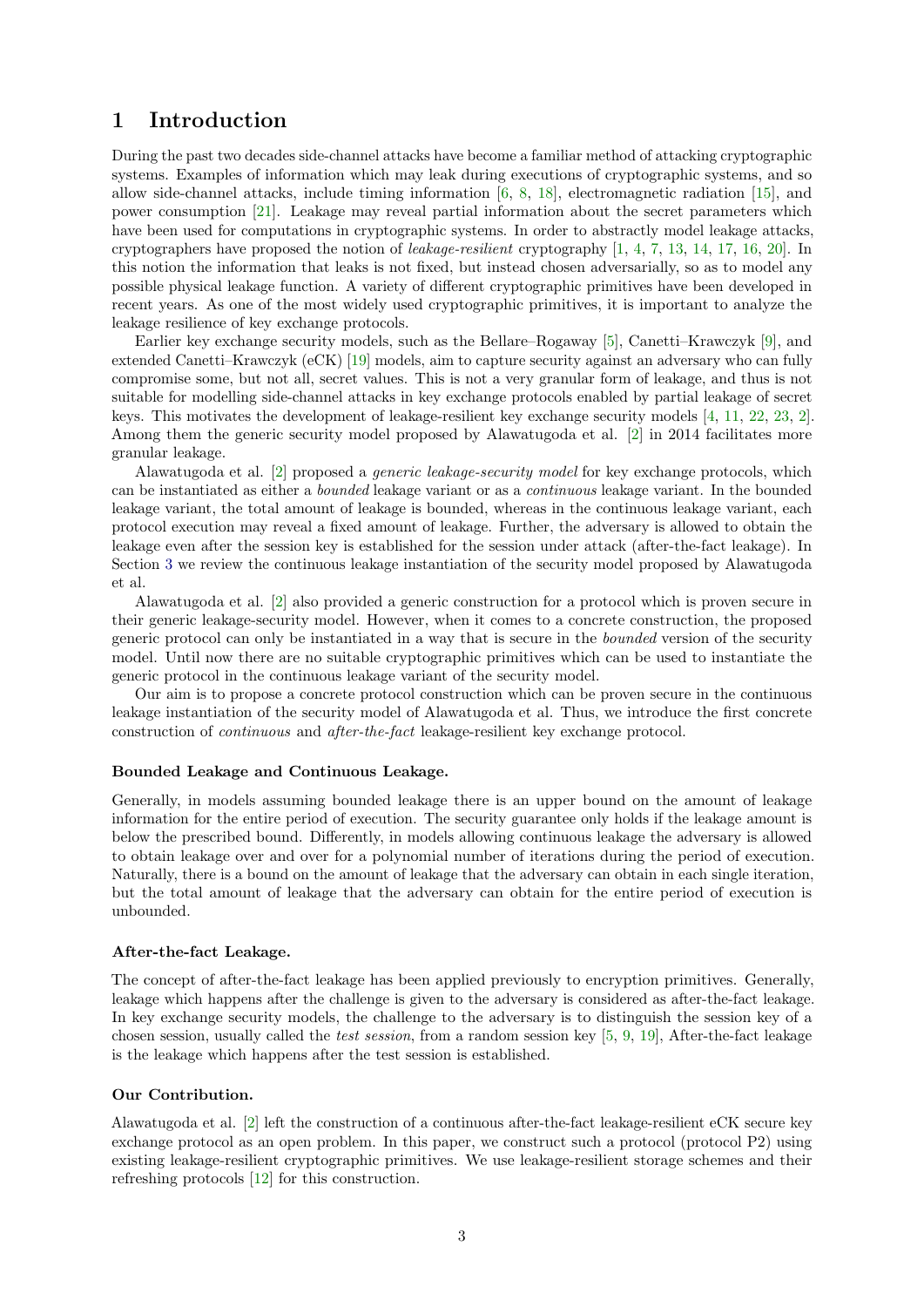Table [1](#page-3-3) compares the proposed protocol P2, with the NAXOS protocol [\[19\]](#page-14-7), the Moriyama-Okamoto (MO) protocol [\[22\]](#page-14-8) and the generic Alawatugoda et al. [\[2\]](#page-13-12) protocol instantiation, by means of computation cost, security model and the proof model.

<span id="page-3-3"></span>

| Protocol                 | Initiator cost   | Responder cost   | Leakage Feature | After-the-fact | Proof model   |
|--------------------------|------------------|------------------|-----------------|----------------|---------------|
| $NAXOS$ [19]             | 4 Exp            | $4$ Exp          | None            | None           | Random oracle |
| MO [22]                  | 8 <sub>Exp</sub> | 8 <sub>Exp</sub> | Bounded         | No             | Standard      |
| Alawatugoda et al. [2]   | $12$ Exp         | $12$ Exp         | Bounded         | Yes            | Standard      |
| Protocol P2 (this paper) | $6 \mathbf{Exp}$ | $6 \text{ Exp}$  | Continuous      | Yes            | Random oracle |

Table 1: Security and efficiency comparison of leakage-resilient key exchange protocols

In protocol P2, the secret key is encoded into two equal-sized parts of some chosen size, and the leakage bound from each of the two parts is 15% of the size of a part, per occurrence. Since this is a continuous leakage model the total leakage amount is unbounded. More details of the leakage tolerance of protocol P2 may be found in Section [5.3.](#page-12-0)

## <span id="page-3-0"></span>2 Preliminaries

We discuss the preliminaries which we use for the protocol constructions.

### <span id="page-3-1"></span>2.1 Diffie–Hellman Problems

Let G be a group generation algorithm and  $(\mathbb{G}, q, q) \leftarrow \mathcal{G}(1^k)$ , where G is a cyclic group of prime order q and  $q$  is an arbitrary generator.

**Definition 2.1** (Computational Diffie–Hellman (CDH) Problem). Given an instance  $(g, g^a, g^b)$  for  $a, b \stackrel{\$}{\leftarrow} \mathbb{Z}_q$ , the CDH problem is to compute  $g^{ab}$ .

**Definition 2.2** (Decision Diffie–Hellman (DDH) Problem). Given an instance  $(g, g^a, g^b, g^c)$  for  $a, b \stackrel{\$}{\leftarrow} \mathbb{Z}_q$ and either  $c \stackrel{\$}{\leftarrow} \mathbb{Z}_q$  or  $c = ab$ , the DDH problem is to distinguish whether  $c = ab$  or not.

**Definition 2.3** (Gap Diffie–Hellman (GDH) Problem). Given an instance  $(g, g^a, g^b)$  for  $a, b \stackrel{\$}{\leftarrow} \mathbb{Z}_q$ , the GDH problem is to find  $g^{ab}$  given access to an oracle  $\mathcal O$  that solves the DDH problem.

#### <span id="page-3-2"></span>2.2 Leakage-Resilient Storage

We review the definitions of leakage-resilient storage according to Dziembowski et al. [\[12\]](#page-13-13). The idea behind their construction is to split the storage of elements into two parts using a randomized encoding function. As long as leakage is then limited from each of its two parts then no adversary can learn useful information about an encoded element. The key observation of Dziembowski et al. is then to show how such encodings can be *refreshed* in a leakage-resilient way so that the new parts can be re-used. To construct a continuous leakage-resilient primitive the relevant secrets are split, used separately, and then refreshed between any two usages.

<span id="page-3-4"></span>**Definition 2.4** (Dziembowski-Faust leakage-resilient storage scheme). For any  $m, n \in \mathbb{N}$ , the storage scheme  $\Lambda^{n,m}_{\mathbb{Z}_q^*} = (\text{Encode}_{\mathbb{Z}_q^*}^{n,m}, \text{Decode}_{\mathbb{Z}_q^*}^{n,m})$  efficiently stores elements  $s \in (\mathbb{Z}_q^*)^m$  where:

- Encode<sup>n,m</sup>(s):  $s_L \stackrel{\$}{\leftarrow} (\mathbb{Z}_q^*)^n \setminus \{(0^n)\}\$ , then  $s_R \leftarrow (\mathbb{Z}_q^*)^{n \times m}$  such that  $s_L \cdot s_R = s$  and outputs  $(s_L, s_R)$ .
- Decode $\sum_{\alpha=1}^{n,m} (s_L, s_R)$ : outputs  $s_L \cdot s_R$ .

In the model we expect an adversary to see the results of a leakage function applied to  $s<sub>L</sub>$  and  $s<sub>R</sub>$ . This may happen each time computation occurs.

Definition 2.5 (λ-limited adversary). If the amount of leakage obtained by the adversary from each of  $s_L$  and  $s_R$  is limited to  $\lambda = (\lambda_1, \lambda_2)$  bits in total respectively, the adversary is known as a  $\lambda$ -limited adversary.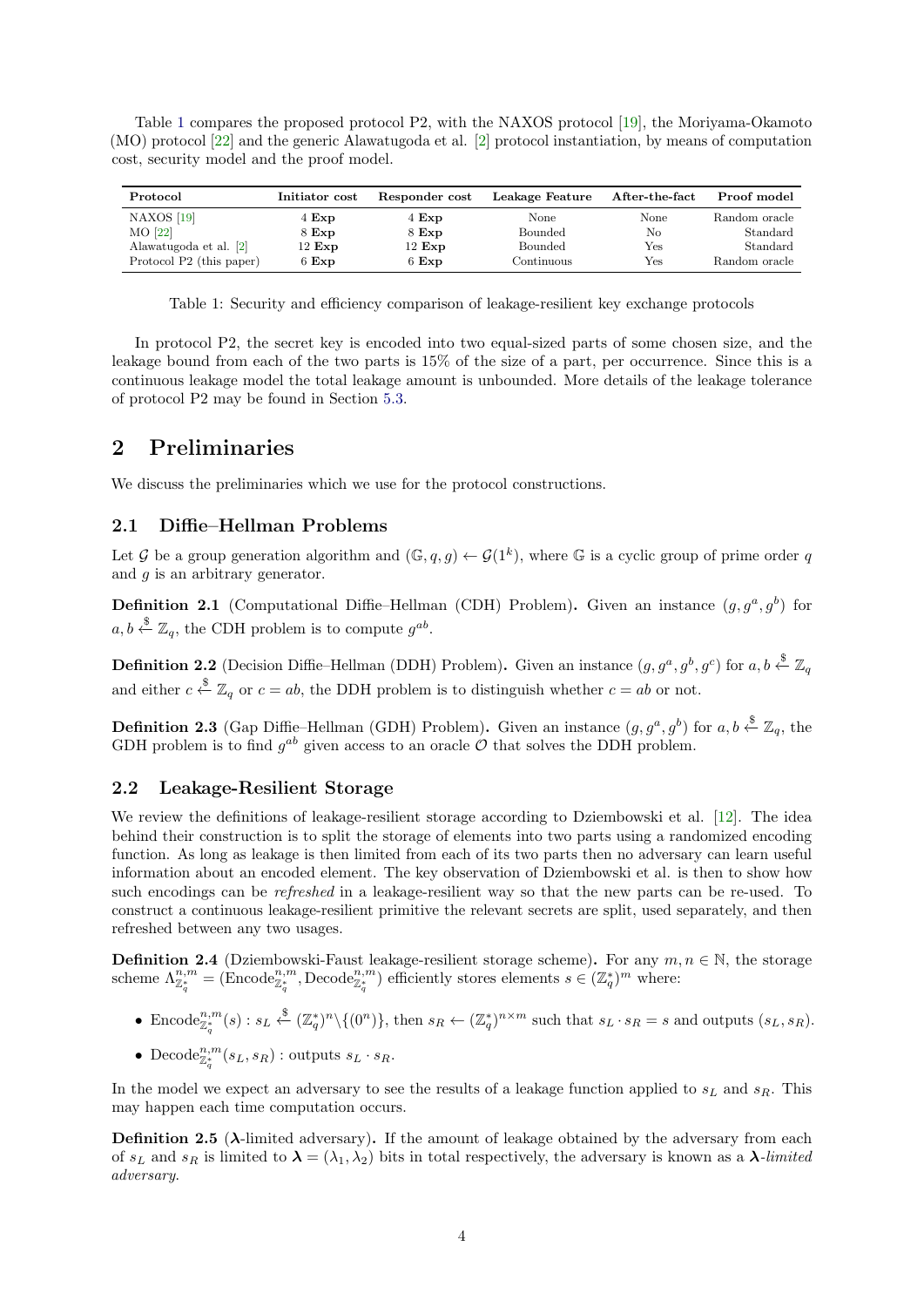<span id="page-4-0"></span>**Definition 2.6** (( $\lambda_{\Lambda}, \epsilon_1$ )-secure leakage-resilient storage scheme). We say  $\Lambda =$  (Encode, Decode) is  $(\lambda_{\Lambda}, \epsilon_1)$ -secure leakage-resilient, if for any  $s_0, s_1 \stackrel{\$}{\leftarrow} (\mathbb{Z}_q^*)^m$  and any  $\lambda_{\Lambda}$ -limited adversary C, the leakage from  $\text{Encode}(s_0) = (s_{0L}, s_{0R})$  and  $\text{Encode}(s_1) = (s_{1L}, s_{1R})$  are statistically  $\epsilon_1$ -close. For an adversarychosen leakage function  $f = (f_1, f_2)$ , and a secret s such that  $\text{Encode}(s) = (s_L, s_R)$ , the leakage is denoted as  $(f_1(s_L), f_2(s_R)).$ 

<span id="page-4-3"></span>**Lemma 2.1** ([\[12\]](#page-13-13)). Suppose that  $m < n/20$ . Then  $\Lambda_{\mathbb{Z}_q^*}^{n,m} = (\text{Encode}_{\mathbb{Z}_q^*}^{n,m}, \text{Decode}_{\mathbb{Z}_q^*}^{n,m})$  is  $(\lambda, \epsilon)$ -secure for some  $\epsilon$  and  $\lambda = (0.3 \cdot n \log q, 0.3 \cdot n \log q)$ .

The encoding function can be used to design different leakage resilient schemes with bounded leakage. The next step is to define how to *refresh* the encoding so that a continuous leakage is also possible to defend against.

<span id="page-4-1"></span>**Definition 2.7** (Refreshing of Leakage-Resilient Storage). Let  $(L', R') \leftarrow \text{Refresh}_{\mathbb{Z}_q^*}^{n,m}(L, R)$  be a refreshing protocol that works as follows:

- Input :  $(L, R)$  such that  $L \in (\mathbb{Z}_q^*)^n$  and  $R \in (\mathbb{Z}_q^*)^{n \times m}$ .
- Refreshing  $R$ :
	- 1.  $A \stackrel{\$}{\leftarrow} (\mathbb{Z}_q^*)^n \setminus \{(0^n)\}\$ and  $B \leftarrow \text{non singular } (\mathbb{Z}_q^*)^{n \times m}$  such that  $A \cdot B = (0^m)$ .
	- 2.  $M \leftarrow$  non-singular  $(\mathbb{Z}_q^*)^{n \times n}$  such that  $L \cdot M = A$ .
	- 3.  $X \leftarrow M \cdot B$  and  $R' \leftarrow R + X$ .
- Refreshing  $L$  :
	- 1.  $\tilde{A} \stackrel{\$}{\leftarrow} (\mathbb{Z}_q^*)^n \setminus \{(0^n)\}\$ and  $\tilde{B} \leftarrow \text{non singular } (\mathbb{Z}_q^*)^{n \times m}$  such that  $\tilde{A} \cdot \tilde{B} = (0^m)$ .
	- 2.  $\tilde{M} \leftarrow$  non-singular  $(\mathbb{Z}_q^*)^{n \times n}$  such that  $\tilde{M} \cdot R' = \tilde{B}$ .
	- 3.  $Y \leftarrow \tilde{A} \cdot \tilde{M}$  and  $L' \leftarrow L + Y$ .
- Output :  $(L', R')$

Let  $\Lambda$  = (Encode, Decode) be a  $(\lambda_{\Lambda}, \epsilon_1)$ -secure leakage-resilient storage scheme and Refresh be a refreshing protocol. We consider the following experiment Exp, which runs Refresh for  $\ell$  rounds and lets the adversary obtain leakage in each round. For refreshing protocol Refresh, a  $\lambda_{\text{Refresh}}$ -limited adversary  $\mathcal{B}, \ell \in \mathbb{N}$  and  $s \stackrel{\$}{\leftarrow} (\mathbb{Z}_q^*)^m$ , we denote the following experiment by  $\text{Exp}_{(Refresh, \Lambda)}(\mathcal{B}, s, \ell)$ :

- 1. For a secret s, the initial encoding is generated as  $(s_L^0, s_R^0) \leftarrow$  Encode(s).
- 2. For  $j = 1$  to  $\ell$  run  $\beta$  against the  $j<sup>th</sup>$  round of the refreshing protocol.
- 3. Return whatever B outputs.

We require that the adversary B outputs a single bit  $b \in \{0,1\}$  upon performing the experiment Exp using  $s \stackrel{\$}{\leftarrow} \{s_0, s_1\} \in (\mathbb{Z}_q^*)^m$ . Now we define leakage-resilient security of a refreshing protocol.

<span id="page-4-2"></span>**Definition 2.8** (( $\ell$ ,  $\lambda_{\text{Refresh}}$ ,  $\epsilon_2$ )-secure Leakage-Resilient Refreshing Protocol). For a  $(\lambda_{\Lambda}, \epsilon_1)$ -secure leakage-resilient storage scheme  $\Lambda = ($ Encode, Decode) with message space  $(\mathbb{Z}_q^*)^m$ , Refresh is  $(\ell, \lambda_{\text{Refresh}}, \epsilon_2)$ secure leakage-resilient, if for every  $\lambda_{\text{Refresh}}$ -limited adversary  $\beta$  and any two secrets  $s_0, s_1 \in (\mathbb{Z}_q^*)^m$ , the statistical distance between  $Exp_{(Refresh, \Lambda)}(\mathcal{B}, s_0, \ell)$  and  $Exp_{(Refresh, \Lambda)}(\mathcal{B}, s_1, \ell)$  is bounded by  $\epsilon_2$ .

<span id="page-4-4"></span>**Theorem 2.2** ([\[12\]](#page-13-13)). Let  $m/3 \le n, n \ge 16$  and  $\ell \in \mathbb{N}$ . Let  $n, m$  and  $\mathbb{Z}_q^*$  be such that  $\Lambda^{n,m}_{\mathbb{Z}_q^*}$  is  $(\lambda, \epsilon)$ . secure leakage-resilient storage scheme (Definition [2.4](#page-3-4) and Definition [2.6\)](#page-4-0). Then the refreshing protocol  $\text{Refresh}_{\mathbb{Z}_q^*}^{n,m}$  (Definition [2.7\)](#page-4-1) is a  $(\ell, \lambda/2, \epsilon')$ -secure leakage-resilient refreshing protocol for  $\Lambda^{n,m}_{\mathbb{Z}_q^*}$  (Definition [2.8\)](#page-4-2) with  $\epsilon' = 2\ell q (3q^m \epsilon + mq^{-n-1}).$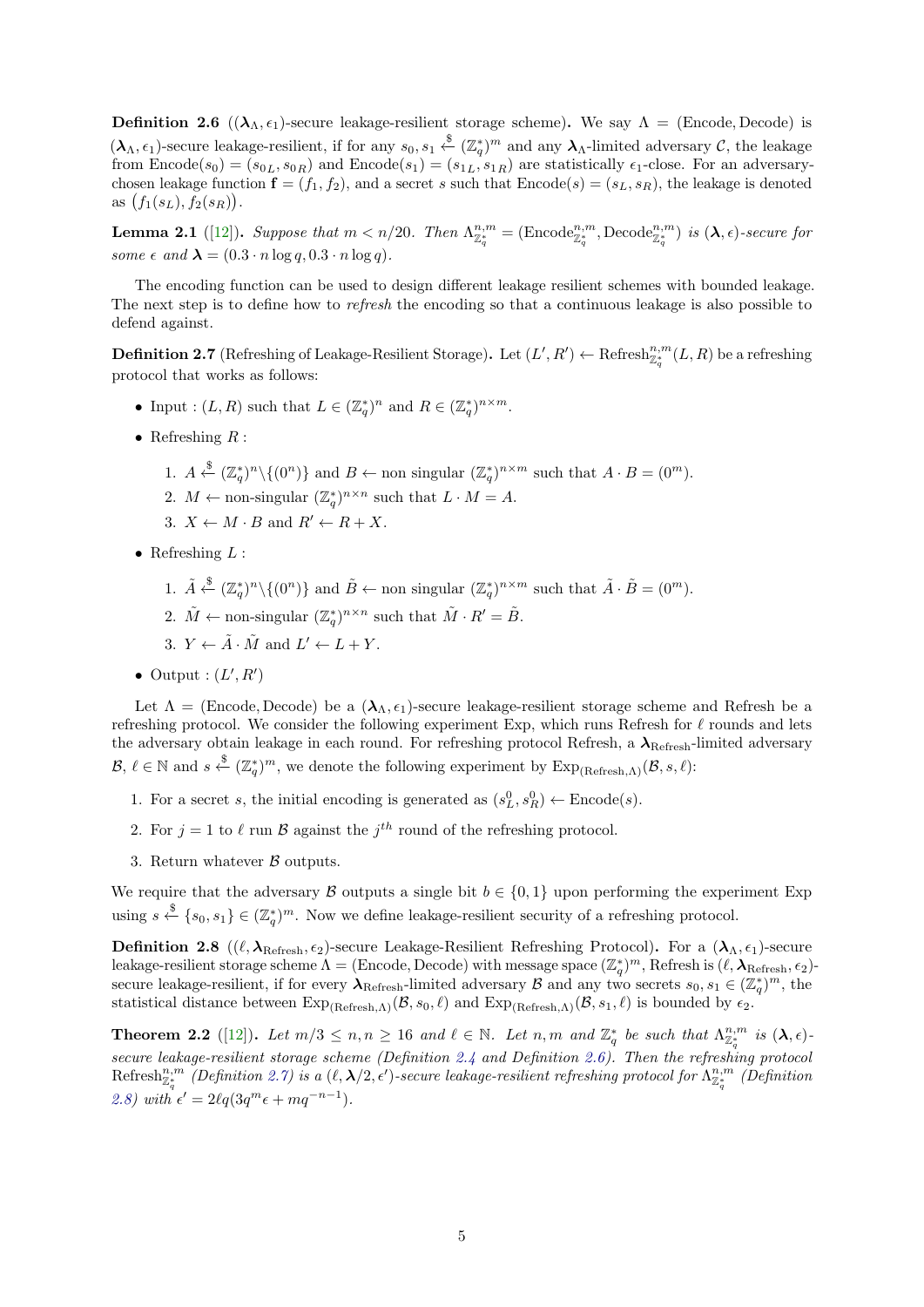## <span id="page-5-0"></span>3 Continuous After-the-Fact Leakage eCK Model and the eCK Model

In 2014 Alawatugoda et al. [\[2\]](#page-13-12) proposed a new security model for key exchange protocols, namely the generic after-the-fact leakage eCK  $((.)$ AFL-eCK) model which, in addition to the adversarial capabilities of the eCK model [\[19\]](#page-14-7), is equipped with an adversary-chosen, efficiently computable, adaptive leakage function f, enabling the adversary to obtain the leakage of long-term secret keys of protocol principals. Therefore the (·)AFL-eCK model captures all the attacks captured by the eCK model, and captures the partial leakage of long-term secret keys due to side-channel attacks.

#### The eCK Model.

In the eCK model, in sessions where the adversary does not modify the communication between parties (passive sessions), the adversary is allowed to reveal both ephemeral secrets, long-term secrets, or one of each from two different parties, whereas in sessions where the adversary may forge the communication of one of the parties (active sessions), the adversary is allowed to reveal the long-term or ephemeral secret of the other party. The security challenge is to distinguish the real session key from a random session key, in an adversary-chosen protocol session.

#### Generic After-the-Fact Leakage eCK Model.

The generic ( $\cdot$ )AFL-eCK model can be instantiated in two different ways which leads to two security models. Namely, bounded after-the-fact leakage eCK (BAFL-eCK) model and continuous after-the-fact leakage eCK (CAFL-eCK) model. The BAFL-eCK model allows the adversary to obtain a bounded amount of leakage of the long-term secret keys of the protocol principals, as well as reveal session keys, long-term secret keys and ephemeral keys. Differently, the CAFL-eCK model allows the adversary to continuously obtain arbitrarily large amount of leakage of the long-term secret keys of the protocol principals, enforcing the restriction that the amount of leakage per observation is bounded.

Below we revisit the definitions of the CAFL-eCK model, and we also recall the definitions of the eCK model as a comparison to the CAFL-eCK definitions.

### <span id="page-5-1"></span>3.1 Partner Sessions in the CAFL-eCK Model

**Definition 3.1** (Partner sessions in the CAFL-eCK model). Two oracles  $\Pi_{U,V}^s$  and  $\Pi_{U',V'}^{s'}$  are said to be partners if all of the following hold:

- 1. both  $\Pi_{U,V}^s$  and  $\Pi_{U',V'}^{s'}$  have computed session keys;
- 2. messages sent from  $\Pi_{U,V}^s$  and messages received by  $\Pi_{U',V'}^{s'}$ , are identical;
- 3. messages sent from  $\Pi_{U',V'}^{s'}$  and messages received by  $\Pi_{U,V}^{s}$  are identical;
- 4.  $U' = V$  and  $V' = U$ ;
- 5. Exactly one of  $U$  and  $V$  is the initiator and the other is the responder.

The protocol is said to be correct if two partner oracles compute identical session keys.

The definition of partner sessions is the same in the eCK model.

#### <span id="page-5-2"></span>3.2 Leakage in the CAFL-eCK Model

A realistic way in which side-channel attacks can be mounted against key exchange protocols seems to be to obtain the leakage information from the protocol computations which use the secret keys. Following the previously used premise in other leakage models that "only computation leaks information", leakage is modelled where any computation takes place using secret keys. In normal protocol models, by issuing a Send query, the adversary will get a protocol message which is computed according to the normal protocol computations. Sending an adversary-chosen, efficiently computable adaptive leakage function with the Send query thus reflects the concept "only computation leaks information".

A tuple of t adaptively chosen efficiently computable leakage functions  $f = (f_{1i}, f_{2i}, \ldots, f_{ti})$  are introduced; j indicates the jth leakage occurrence and the size t of the tuple is protocol-specific. A key exchange protocol may use more than one cryptographic primitive where each primitive uses a distinct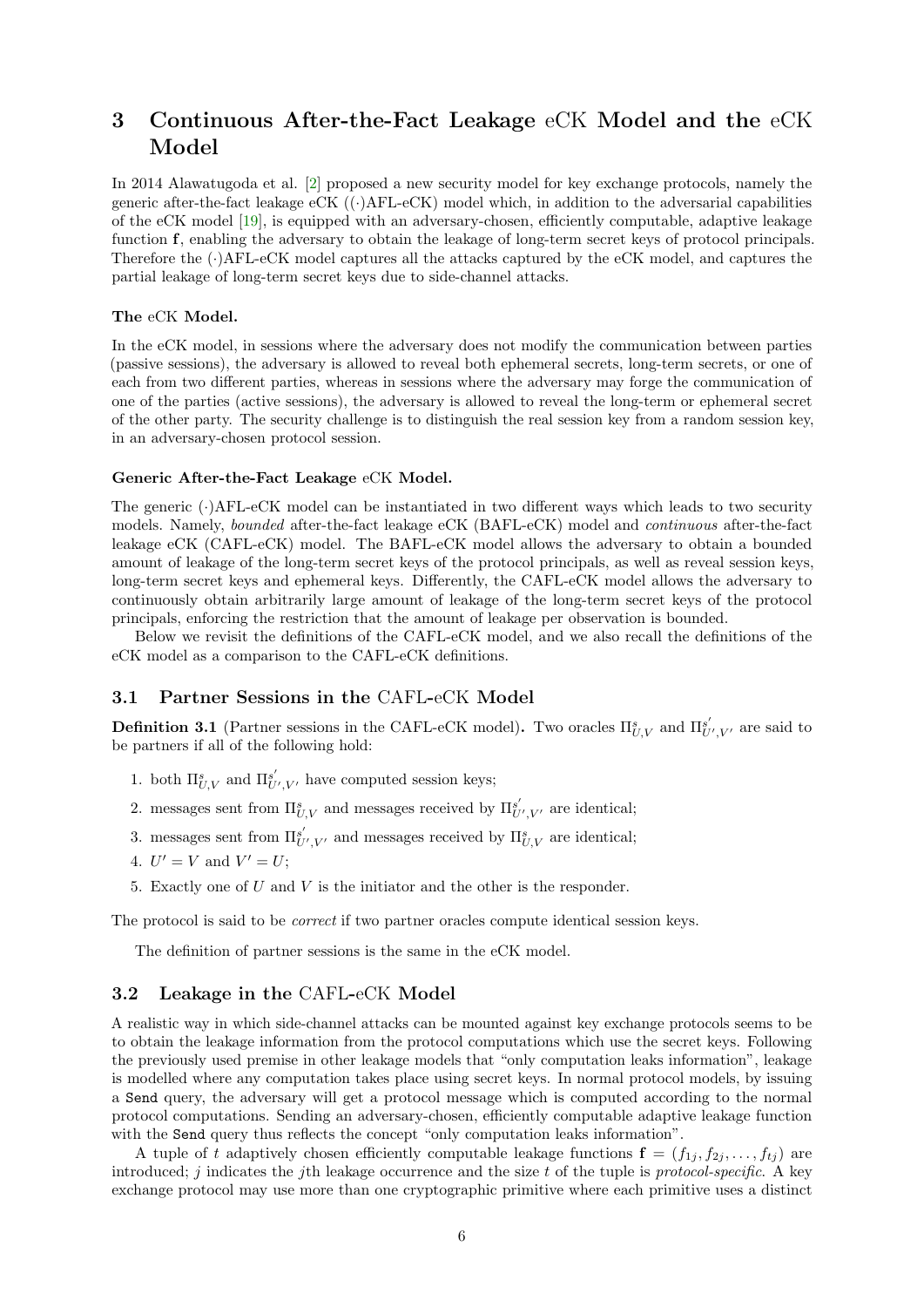secret key. Hence, it is necessary to address the leakage of secret keys from each of those primitives. Otherwise, some cryptographic primitives which have been used to construct a key exchange protocol may be stateful and the secret key is encoded into number of parts. The execution of a stateful cryptographic primitive is split into a number of sequential stages and each of these stages uses one part of the secret key. Hence, it is necessary to address the leakage of each of these encoded parts of the secret key.

Note that the adversary is restricted to obtain leakage from each key part independently: the adversary cannot use the output of  $f_{1i}$  as an input parameter to the  $f_{2i}$  and so on. This prevents the adversary from observing a connection between each part.

#### <span id="page-6-0"></span>3.3 Adversarial Powers of the CAFL-eCK Model

The adversary  $A$  controls the whole network.  $A$  interacts with a set of oracles which represent protocol instances. The following query allows the adversary to run the protocol.

• Send $(U, V, s, m, f)$  query: The oracle  $\Pi_{U, V}^s$ , computes the next protocol message according to the protocol specification and sends it to the adversary A, along with the leakage  $f(s_{kU})$ . A can also use this query to activate a new protocol instance as an initiator with blank  $m$ .

In the eCK model Send query is same as the above except the leakage function  $f$ .

The following set of queries allow the adversary  $A$  to compromise certain session specific ephemeral secrets and long-term secrets from the protocol principals.

- SessionKeyReveal(U, V, s) query: A is given the session key of the oracle  $\Pi_{U,V}^s$ .
- EphemeralKeyReveal $(U, V, s)$  query: A is given the ephemeral keys (per-session randomness) of the oracle  $\Pi_{U,V}^s$ .
- Corrupt $(U)$  query: A is given the long-term secrets of the principal U. This query does not reveal any session keys or ephemeral keys to A.

SessionKeyReveal, EphemeralKeyReveal and Corrupt (Long-term key reveal) queries are the same in the eCK model.

Once the oracle  $\Pi_{U,V}^s$  has accepted a session key, asking the following query the adversary A attempt to distinguish it from a random session key. The Test query is used to formalize the notion of the semantic security of a key exchange protocol.

• Test $(U,s)$  query: When  ${\mathcal{A}}$  asks the Test query, the challenger first chooses a random bit  $b \overset{\$}{\leftarrow} \{ 0,1 \}$ and if  $b = 1$  then the actual session key is returned to A, otherwise a random string chosen from the same session key space is returned to  $A$ . This query is only allowed to be asked once across all sessions.

The Test query is the same in the eCK model.

#### <span id="page-6-1"></span>3.4 Freshness Definition of the CAFL-eCK Model

**Definition 3.2** ( $\lambda$  – CAFL-eCK-freshness). Let  $\lambda = (\lambda_1, \ldots, \lambda_t)$  be a vector of t elements (same size as f in Send query). An oracle  $\Pi_{U,V}^s$  is said to be  $\lambda$  – CAFL-eCK-fresh if and only if:

- 1. The oracle  $\Pi^s_{U,V}$  or its partner,  $\Pi^{s'}_{V,U}$  (if it exists) has not been asked a SessionKeyReveal.
- 2. If the partner  $\Pi_{V,U}^{s'}$  exists, none of the following combinations have been asked:
	- (a) Corrupt $(U)$  and EphemeralKeyReveal $(U, V, s)$ .
	- (b) Corrupt $(V)$  and EphemeralKeyReveal $(V, U, s')$ .
- 3. If the partner  $\Pi_{V,U}^{s'}$  does not exist, none of the following combinations have been asked:
	- (a) Corrupt $(V)$ .
	- (b) Corrupt $(U)$  and EphemeralKeyReveal $(U, V, s)$ .
- 4. For each  $\texttt{Send}(U,\cdot,\cdot,\cdot,\mathbf{f})$  query, size of the output of  $|f_{ij}(sk_{U_i})| \leq \lambda_i$ .
- 5. For each  $\texttt{Send}(V, \cdot, \cdot, \cdot, \mathbf{f})$  queries, size of the output of  $|f_{ij}(sk_{Vi})| \leq \lambda_i$ .

The eCK-freshness is slightly different from the  $\lambda$  – CAFL-eCK-freshness by stripping off points 4 and 5.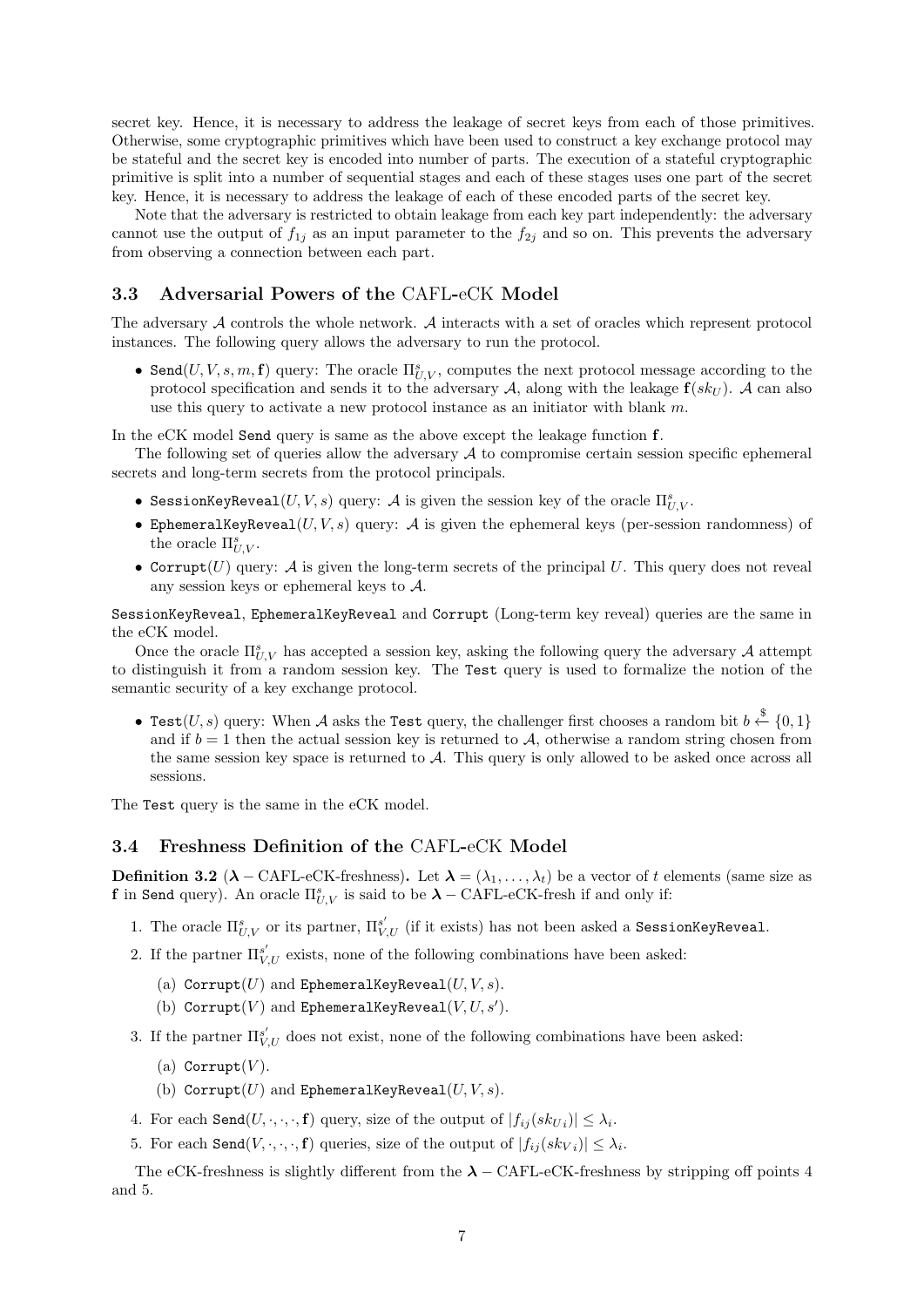### <span id="page-7-0"></span>3.5 Security Game and Security Definition of the CAFL-eCK Model

<span id="page-7-3"></span>**Definition 3.3** ( $\lambda$  – CAFL-eCK security game). Security of a key exchange protocol in the CAFL-eCK model is defined using the following security game, which is played by the adversary  $A$  against the protocol challenger.

- Stage 1: A may ask any of Send, SessionKeyReveal, EphemeralKeyReveal and Corrupt queries to any oracle at will.
- Stage 2: A chooses a  $\lambda$  CAFL-eCK-fresh oracle and asks a Test query. The challenger chooses a random bit  $b \stackrel{\$}{\leftarrow} \{0,1\}$ , and if  $b=1$  then the actual session key is returned to A, otherwise a random string chosen from the same session key space is returned to A.
- Stage 3: A continues asking Send, SessionKeyReveal, EphemeralKeyReveal and Corrupt queries. A may not ask a query that violates the  $\lambda$  – CAFL-eCK-freshness of the test session.
- Stage 4: At some point A outputs the bit  $b' \leftarrow \{0,1\}$  which is its guess of the value b on the test session. A wins if  $b' = b$ .

The eCK security game is same as the above, except that in Stage 2 and Stage 3 eCK-fresh oracles are chosen instead of  $\lambda$  – CAFL-eCK-fresh oracles. Succ<sub>A</sub> is the event that the adversary A wins the security game in Definition [3.3.](#page-7-3)

**Definition 3.4** ( $\lambda$  – CAFL-eCK-security). A protocol  $\pi$  is said to be  $\lambda$  – CAFL-eCK secure if there is no adversary A that can win the  $\lambda$  – CAFL-eCK security game with significant advantage. The advantage of an adversary A is defined as  $\text{Adv}_{\pi}^{\lambda-\text{CAFL-eCK}}(\mathcal{A}) = |2 \text{Pr}(\text{Succ}_{\mathcal{A}}) - 1|$ .

### <span id="page-7-1"></span>3.6 Practical Interpretation of Security of CAFL-eCK Model

We review the relationship between the CAFL-eCK model and real world attack scenarios.

- Active adversarial capabilities: Send queries address the powers of an active adversary who can control the message flow over the network. In the previous security models, this property is addressed by introducing the send query.
- Side-channel attacks: Leakage functions are embedded with the Send query. Thus, assuming that the leakage happens when computations take place in principals, a wide variety of side-channel attacks such as timing attacks, EM emission based attacks, power analysis attacks, which are based on continuous leakage of long-term secrets are addressed. This property is not addressed in the earlier security models such as the BR models, the CK model, the eCK model and the Moriyama-Okamoto model.
- Malware attacks: EphemeralKeyReveal queries cover the malware attacks which steal stored ephemeral keys, given that the long-term keys may be securely stored separately from the ephemeral keys in places such as smart cards or hardware security modules. Separately, Corrupt queries address malware attacks which steal the long-term secret keys of protocol principals. In the previous security models, this property is addressed by introducing the *ephemeral-key reveal, session-state* reveal and corrupt queries.
- Weak random number generators: Due to weak random number generators, the adversary may correctly determine the produced random number. EphemeralKeyReveal query addresses situations where the adversary can get the ephemeral secrets. In the previous security models, this property is addressed by introducing the ephemeral-key reveal query or the session-state reveal query.

## <span id="page-7-2"></span>4 Protocol P1: Simple eCK-Secure Key Exchange

The motivation of LaMacchia et al. [\[19\]](#page-14-7) in designing the eCK model was that an adversary should have to compromise both the long-term and ephemeral secret keys of a party in order to recover the session key. In this section we look at construction paradigms of eCK-secure key exchange protocols, because our aim is to construct a CAFL-eCK-secure key exchange protocol using a eCK-secure key exchange protocol as the underlying primitive.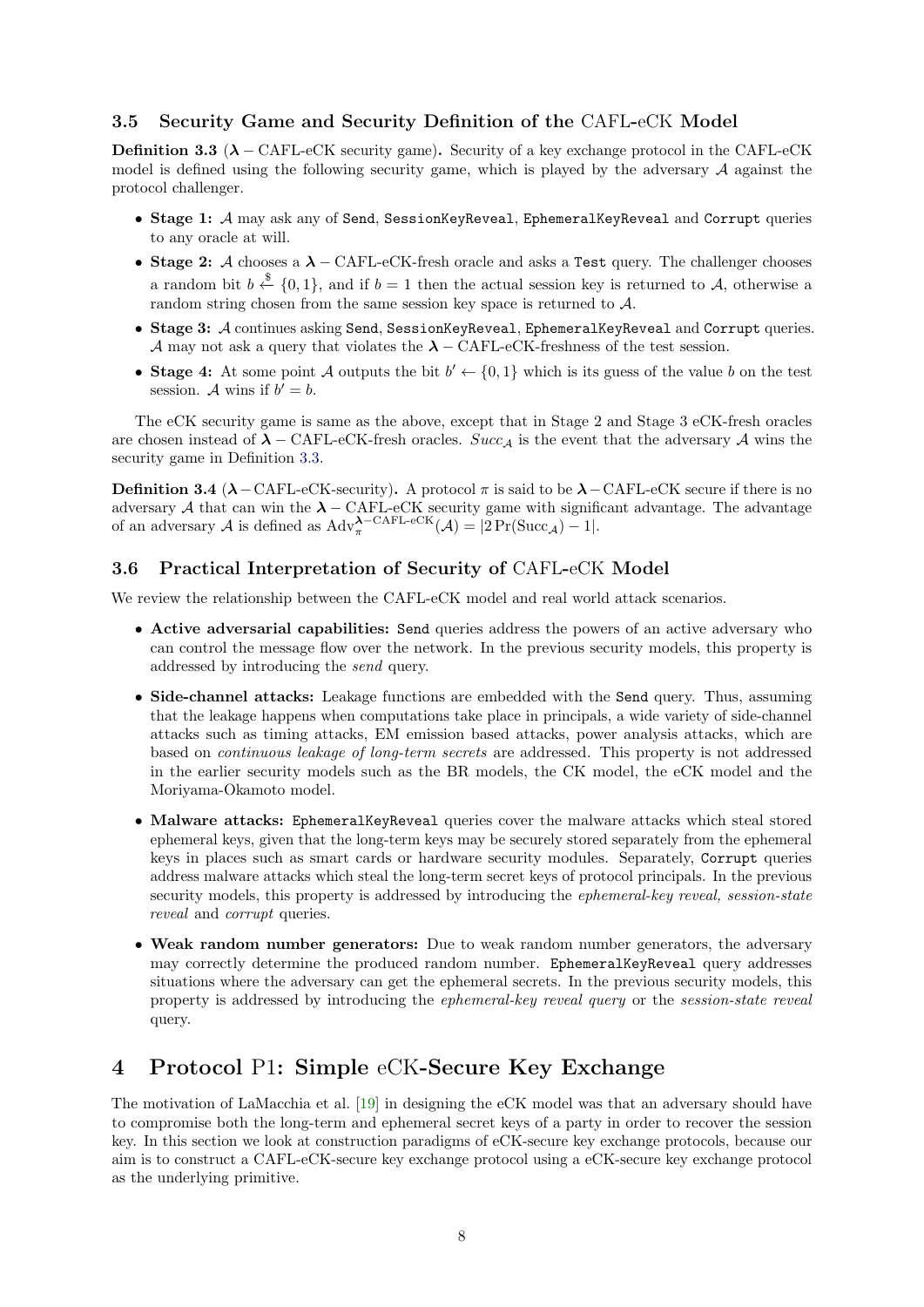In the NAXOS protocol, [\[19\]](#page-14-7), this is accomplished using what is now called the "NAXOS trick": a "pseudo" ephemeral key esk is computed as the hash of the long-term key lsk and the actual ephemeral key esk: esk  $\leftarrow$  H(esk, lsk). The value esk is never stored, and thus in the eCK model the adversary must learn both esk and lsk in order to be able to compute  $\widetilde{esk}$ . The initiator must compute  $\widetilde{esk} = H(esk, lsk)$ twice: once when sending its Diffie–Hellman ephemeral public key  $g^{esk}$ , and once when computing the Diffie–Hellman shared secrets from the received values. This is to avoid storing a single value that, when compromised, can be used to compute the session key.

Moving to the leakage-resilient setting requires rethinking the NAXOS trick. Alawatugoda et al. [\[2\]](#page-13-12) have proposed a generic construction of an after-the-fact leakage eCK  $((.)$ AFL-eCK)-secure key exchange protocol, which uses a leakage-resilient NAXOS trick. The leakage-resilient NAXOS trick is obtained using a decryption function of an after-the-fact leakage-resilient public key encryption scheme. A concrete construction of a BAFL-eCK-secure protocol is possible since there exists a bounded after-the-fact leakage-resilient public key encryption scheme which can be used to obtain the required leakage-resilient NAXOS trick, but it is not possible to construct a CAFL-eCK-secure protocol since there is no continuous after-the-fact leakage-resilient scheme available. Therefore, an attempt to construct a CAFL-eCK-secure key exchange protocol using the leakage-resilient NAXOS approach is not likely at this stage.

#### <span id="page-8-0"></span>4.1 Description of Protocol P1

Our aim is to construct an eCK-secure key exchange protocol which does not use the NAXOS trick, but combines long-term secret keys and ephemeral secret keys to compute the session key, in a way that guarantees eCK security of the protocol. The protocol P1 shown in Table [2](#page-8-1) is a Diffie–Hellman-type [\[10\]](#page-13-14) key agreement protocol. Let  $\mathbb G$  be a group of prime order q and generator g. After exchanging the public values both principals compute a Diffie–Hellman-type shared secret, and then compute the session key using a random oracle H. We use the random oracle because otherwise it is not possible to perfectly simulate the interaction between the adversary and the protocol, in a situation where the simulator does not know a long-term secret key of a protocol principal.

<span id="page-8-1"></span>

| Alice (Initiator)                                                                                                                              |                                                          | Bob (Responder)                                                                                                                                        |  |  |  |
|------------------------------------------------------------------------------------------------------------------------------------------------|----------------------------------------------------------|--------------------------------------------------------------------------------------------------------------------------------------------------------|--|--|--|
| Initial Setup                                                                                                                                  |                                                          |                                                                                                                                                        |  |  |  |
| $a \stackrel{\$}{\leftarrow} \mathbb{Z}_q^*, A \leftarrow g^a$                                                                                 |                                                          | $b \stackrel{\$}{\leftarrow} \mathbb{Z}_a^*, B \leftarrow g^b$                                                                                         |  |  |  |
| $x \stackrel{\$}{\leftarrow} \mathbb{Z}_a^*, X \leftarrow g^x$                                                                                 | <b>Protocol Execution</b><br>Alice, X<br>$\beta^{Bob,Y}$ | $y \stackrel{\$}{\leftarrow} \mathbb{Z}_a^*, Y \leftarrow g^y$                                                                                         |  |  |  |
| $Z_1 \leftarrow B^a, Z_2 \leftarrow B^x$<br>$Z_3 \leftarrow Y^a, Z_4 \leftarrow Y^x$<br>$K \leftarrow H(Z_1, Z_2, Z_3, Z_4, Alice, X, Bob, Y)$ | $K$ is the session key                                   | $Z'_1 \leftarrow A^b, Z'_2 \leftarrow X^b$<br>$Z'_3 \leftarrow A^y, Z'_4 \leftarrow X^y$<br>$K \leftarrow H(Z'_1, Z'_2, Z'_3, Z'_4, Alice, X, Bob, Y)$ |  |  |  |

#### Table 2: Protocol P1

In order to compute the session key, protocol P1 combines four components  $(Z_1 \leftarrow B^a, Z_3 \leftarrow Y^a,$  $Z_4 \leftarrow Y^x, Z_2 \leftarrow B^x$  using the random oracle function H. These four components cannot be recovered by the attacker without both the ephemeral and long-term secret keys of at least one protocol principal, which allows a proof of eCK security.

Though the design of protocol P1 is quite straightforward, we could not find it given explicitly in the literature: most work on the design of eCK-secure protocols seeks to create more efficient protocols than this naive protocol, but the naive protocol is more appropriate for building into a leakage-resilient protocol.

#### Leakage-Resilient Rethinking of Protocol P1.

Moving to the leakage-resilient setting requires rethinking the exponentiation computation in a leakageresilient manner. Since there exist leakage-resilient encoding schemes and leakage-resilient refreshing protocols for them (Definition [2.4](#page-3-4) and [2.7\)](#page-4-1) our aim is computing the required exponentiations in a leakage-resilient manner using the available leakage-resilient storage and refreshing schemes. For now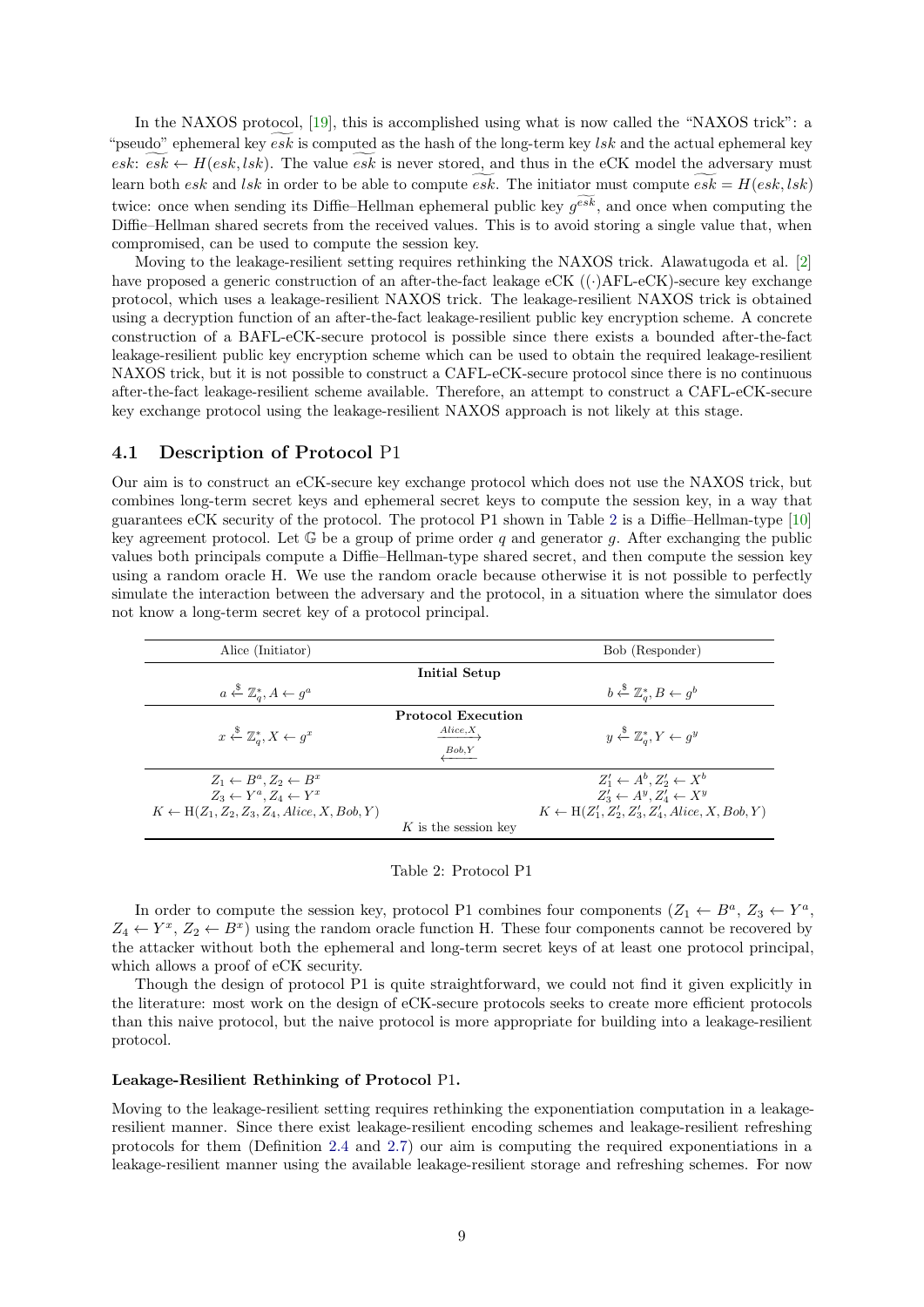we look at the eCK security of protocol P1, and later in Section [5](#page-10-0) we will look at the leakage-resilient modification to protocol P1 in detail.

#### <span id="page-9-0"></span>4.2 Security Analysis of Protocol P1

<span id="page-9-1"></span>**Theorem 4.1.** If H is modeled as a random oracle and  $\mathbb{G}$  is a group of prime order q and generator g, where the gap Diffie–Hellman (GDH) problem is hard, then protocol P1 is secure in the eCK model.

Let  $\mathcal{U} = \{U_1, \ldots, U_{N_P}\}$  be a set of  $N_P$  parties. Each party  $U_i$  owns at most  $N_S$  number of protocol sessions. Let  $A$  be an adversary against protocol P1. Then,  $B$  is an algorithm which is constructed using the adversary  $A$ , against the GDH problem such that the advantage of  $A$  against the eCK-security of protocol P1,  $\text{Adv}_{\text{P1}}^{\text{eCK}}$  is:

$$
Adv_{P1}^{eCK}(\mathcal{A}) \le \max \left(N_P^2 N_S^2 \left( \Pr_{g,q}^{\text{GDH}}(\mathcal{B}) \right), N_P^2 \left( \Pr_{g,q}^{\text{GDH}}(\mathcal{B}) \right), N_P^2 N_S \left( \Pr_{g,q}^{\text{GDH}}(\mathcal{B}) \right), \right.
$$

$$
N_P^2 N_S \left( \Pr_{g,q}^{\text{GDH}}(\mathcal{B}) \right), N_P^2 N_S \left( \Pr_{g,q}^{\text{GDH}}(\mathcal{B}) \right), N_P^2 \left( \Pr_{g,q}^{\text{GDH}}(\mathcal{B}) \right) \right) .
$$

**Proof Sketch:** Let A denote the event that A wins the eCK challenge. Let H denote the event that A queries the random oracle H with  $(CDH(A^*, B^*), CDH(B^*, X^*), CDH(A^*, Y^*), CDH(X^*, Y^*), initiator,$ X, responder, Y), where  $A^*$ ,  $B^*$  are the long-term public-keys of the two partners to the test session, and  $X^*$ ,  $Y^*$  are their ephemeral public keys for this session. Note that when  $A = g^a$ ,  $B = g^b$ , CDH(A, B) =  $g^{ab}$ ; also initiator is the initiator of the session and responder is the responder of the session.

$$
\Pr(\mathbf{A}) \leq \Pr(\mathbf{A} \wedge \mathbf{H}) + \Pr(\mathbf{A} \wedge \bar{\mathbf{H}}) \enspace .
$$

Without the event **H** occurring, the session key given as the answer to the Test query is randomlooking to the adversary, and therefore  $Pr(A|\bar{H}) = \frac{1}{2}$ .  $Pr(A \wedge \bar{H}) = Pr(A|\bar{H})Pr(\bar{H})$ , and therefore  $Pr(\mathbf{A} \wedge \mathbf{\bar{H}}) \leq \frac{1}{2}$ . Hence,

$$
\Pr(\mathbf{A}) \le \frac{1}{2} + \Pr(\mathbf{A} \wedge \mathbf{H}),
$$

that is  $Pr(\mathbf{A} \wedge \mathbf{H}) = \text{Adv}_{P1}^{eCK}(\mathcal{A})$ . Henceforth, the event  $(\mathbf{A} \wedge \mathbf{H})$  is denoted as  $\mathbf{A}^*$ .

*Note*. Let B be an algorithm against a GDH challenger. B receives  $L = g^{\ell}$ ,  $W = g^w$  as the GDH challenge and B has access to a DDH oracle, which outputs 1 if the input is a tuple of  $(g^{\alpha}, g^{\beta}, g^{\alpha\beta})$ .  $\Omega : \mathbb{G} \times \mathbb{G} \to \mathbb{G}$ is a random function known only to B, such that  $\Omega(\Phi, \Theta) = \Omega(\Theta, \Phi)$  for all  $\Phi, \Theta \in \mathbb{G}$ . B will use  $\Omega(\Phi, \Theta)$ as CDH( $\Phi$ , $\Theta$ ) in situations where  $\mathcal B$  does not know  $\log_a \Phi$  and  $\log_a \Theta$ . Except with negligible probability, A will not recognize that  $\Omega(\Phi,\Theta)$  is being used as CDH( $\Phi,\Theta$ ).

We construct the algorithm B using A as a sub-routine. B receives  $L = g^{\ell}, W = g^w$  as the GDH challenge. We consider the following mutually exclusive events, under two main cases:

- 1. A partner to the test session exists: the adversary is allowed to corrupt both principals or reveal ephemeral keys from both sessions of the test session.
	- (a) Adversary corrupts both the owner and partner principals to the test session Event  $E_{1a}$
	- (b) Adversary corrupts neither owner nor partner principal to the test session Event  $E_{1b}$
	- (c) Adversary corrupts the owner to the test session, but does not corrupt the partner to the test session - Event  $E_{1c}$
	- (d) Adversary corrupts the partner to the test session, but does not corrupt the owner to the test session - Event  $E_{1d}$
- 2. A partner to the test session does not exist: the adversary is not allowed to corrupt the intended partner principal to the test session.
	- (a) Adversary corrupts the owner to the test session Event  $E_{2a}$
	- (b) Adversary does not corrupt the owner to the test session Event  $E_{2b}$

In any other situation the test session is no longer fresh. If event A<sup>∗</sup> happens at least one of the following event should happen.

 $[\textbf{(E_{1a}\wedge A^*},\textbf{(E_{1b}\wedge A^*}),\textbf{(E_{1c}\wedge A^*}),\textbf{(E_{1d}\wedge A^*)},\textbf{(E_{2a}\wedge A^*)},\textbf{(E_{2b}\wedge A^*)}]$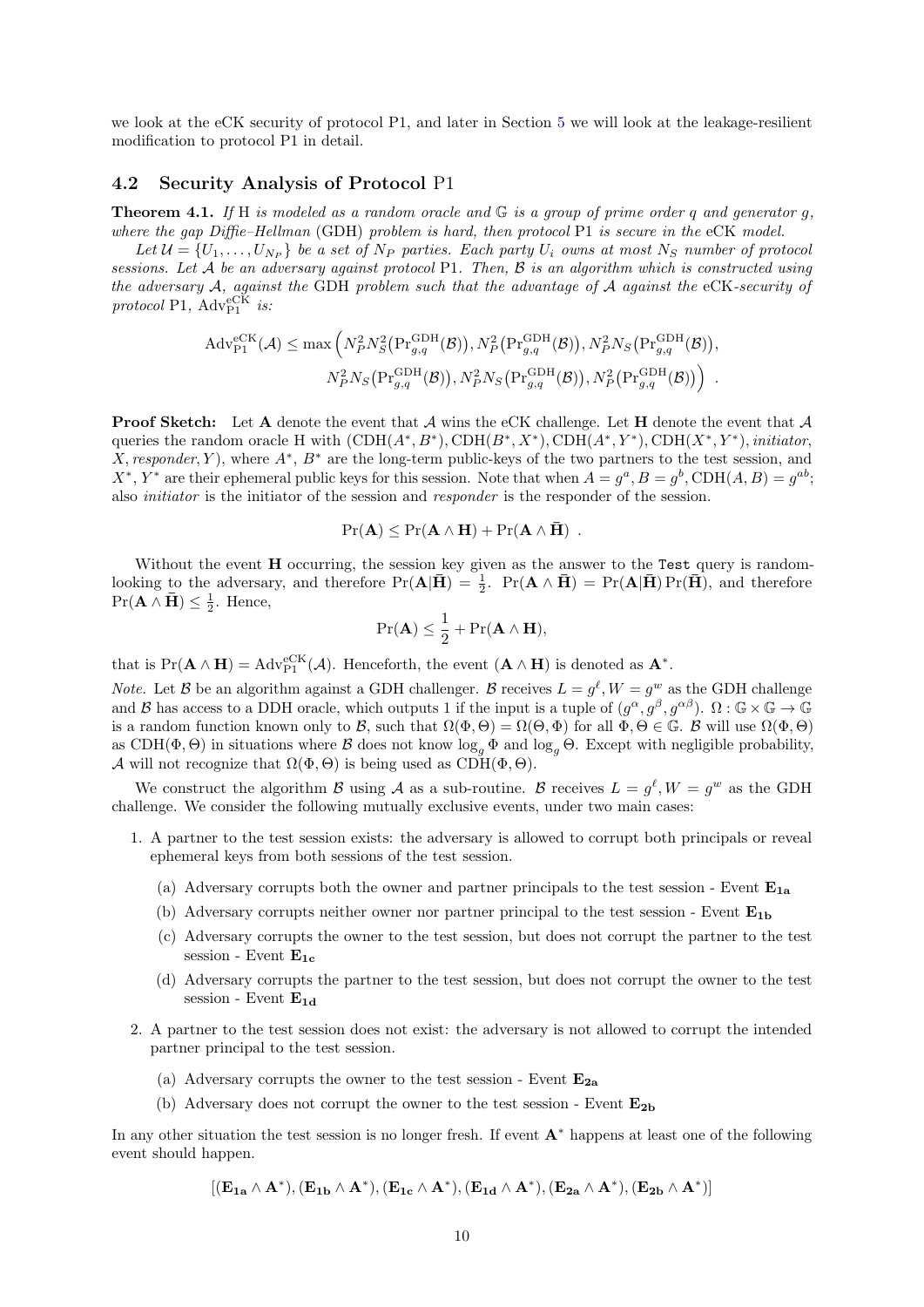Hence,

$$
\mathrm{Adv}_{\mathrm{P1}}^{\mathrm{eCK}} \leq \max\Big(\Pr(\mathbf{E_{1a}} \wedge \mathbf{A}^*), \Pr(\mathbf{E_{1b}} \wedge \mathbf{A}^*), \Pr(\mathbf{E_{1c}} \wedge \mathbf{A}^*), \Pr(\mathbf{E_{1d}} \wedge \mathbf{A}^*), \Pr(\mathbf{E_{2a}} \wedge \mathbf{A}^*), \Pr(\mathbf{E_{2b}} \wedge \mathbf{A}^*)\Big) \enspace .
$$

Complete security analysis of each event is described in Appendix [A.](#page-14-0)

### <span id="page-10-0"></span>5 Protocol P2: A Leakage-Resilient Version of P1

Protocol P1 is an eCK-secure key exchange protocol (Theorem [4.1\)](#page-9-1). The eCK model considers an environment where partial information leakage does not take place. Following the concept that only computation leaks information, we now assume that the leakage of long-term secret keys happens when computations are performed using them. Then, instead of the non-leakage eCK model which we used for the security proof of protocol P1, we consider the CAFL-eCK model which additionally allows the adversary to obtain continuous leakage of long-term secret keys.

Our idea is to perform the computations which use long-term secret keys (exponentiation operations) in such a way that the resulting leakage from the long-term secrets should not leak sufficient information to reveal them to the adversary. To overcome that challenge we use a leakage-resilient storage scheme and a leakage-resilient refreshing protocol, and modify the architecture of protocol P1, in such a way that the secret keys s are encoded into two portions  $s_L, s_R$ , Exponentiations are computed using two portions  $s_L, s_R$  instead of directly using s, and the two portions  $s_L, s_R$  are being refreshed continuously. Thus, we add leakage resiliency to the eCK-secure protocol P1 and construct protocol P2 such that it is leakage-resilient and eCK-secure.

#### Obtaining Leakage Resiliency by Encoding Secrets.

In this setting we encode a secret s using an Encode function of a leakage-resilient storage scheme  $\Lambda =$  (Encode, Decode). So the secret s is encoded as  $(s_L, s_R) \leftarrow$  Encode(s). As mentioned in the Definition 2.4.1 the leakage-resilient storage scheme randomly chooses  $s<sub>L</sub>$  and then computes  $s<sub>R</sub>$  such that  $s_L \cdot s_R = s$ . We define the tuple leakage parameter  $\lambda = (\lambda_1, \lambda_2)$  as follows:  $\lambda$ -limited adversary  $\mathcal A$ sends a leakage function  $\mathbf{f} = (f_{1j}, f_{2j})$  and obtains at most  $\lambda_1, \lambda_2$  amount of leakage from each of the two encodings of the secret s respectively:  $f_{1j}(s_L)$  and  $f_{2j}(s_R)$ .

As mentioned in Definition [2.7,](#page-4-1) the leakage-resilient storage scheme can continuously refresh the encodings of the secret. Therefore, after executing the refreshing protocol it outputs new random-looking encodings of the same secret. So for the  $\lambda$ -limited adversary again the situation is as before. Thus, refreshing the encodings will help to obtain leakage resilience over a number of protocol executions.

The computation of exponentiations is also split into two parts. Let G be a group of prime order q with generator g. Let  $s \stackrel{\$}{\leftarrow} \mathbb{Z}_q^*$  be a long-term secret key and  $E = g^e$  be a received ephemeral value. Then, the value Z needs to be computed as  $Z \leftarrow E^s$ . In the leakage-resilient setting, in the initial setup the secret key is encoded as  $s_L, s_R \leftarrow \text{Encode}_{\mathbb{Z}_q^*}^{n,1}(s)$ . So the vector  $s_L = (s_{L1}, \cdots, s_{Ln})$  and the vector  $s_R = (s_{R1}, \dots, s_{Rn})$  are such that  $s = s_{L1} s_{R1} + \dots + s_{Ln} s_{Rn}$ . Then the computation of  $E^s$ can be performed as two component-wise computations as follows: compute the intermediate vector  $T \leftarrow E^{s_L} = (E^{s_{L_1}}, \cdots, E^{s_{Ln}})$  and then compute the element  $Z \leftarrow T^{s_R} = E^{s_{L_1}s_{R_1}}E^{s_{L_2}s_{R_2}}\cdots E^{s_{L_1}s_{R_1}} =$  $E^{s_{L_1}s_{R_1}+\cdots+s_{L_n}s_{R_n}} = E^s.$ 

#### <span id="page-10-1"></span>5.1 Description of Protocol P2

Using the above ideas, by encoding the secret using a leakage-resilient storage scheme, and refreshing the encoded secret using a refreshing protocol, it is possible to hide the secret from a  $\lambda$ -limited adversary. Further, it is possible to successfully compute the exponentiation using the encoded secrets. We now use these primitives to construct a CAFL-eCK-secure key exchange protocol, using an eCK-secure key exchange protocol as an underlying primitive.

Let  $\Lambda_{\mathbb{Z}_q^*}^{n,1} = (\text{Encode}_{\mathbb{Z}_q^*}^{n,1}, \text{Decode}_{\mathbb{Z}_q^*})$  be the leakage-resilient storage scheme which is used to encode secret keys and Refresh $\mathbb{Z}_{\xi}^{n,1}$  be the  $(\ell, \lambda, \epsilon)$ -secure leakage-resilient refreshing protocol of  $\Lambda_{\mathbb{Z}_{q}^{*}}^{n,1}$ .

As we can see, the obvious way of key generation (initial setup) in a protocol principal of this protocol is as follows: first pick  $a \stackrel{\$}{\leftarrow} \mathbb{Z}_q^*$  as the long-term secret key, then encode the secret key as  $(a_L^0, a_R^0) \leftarrow$  Encode<sup>n,1</sup>(a), then compute the long-term public key  $A = g^a$  using the two encodings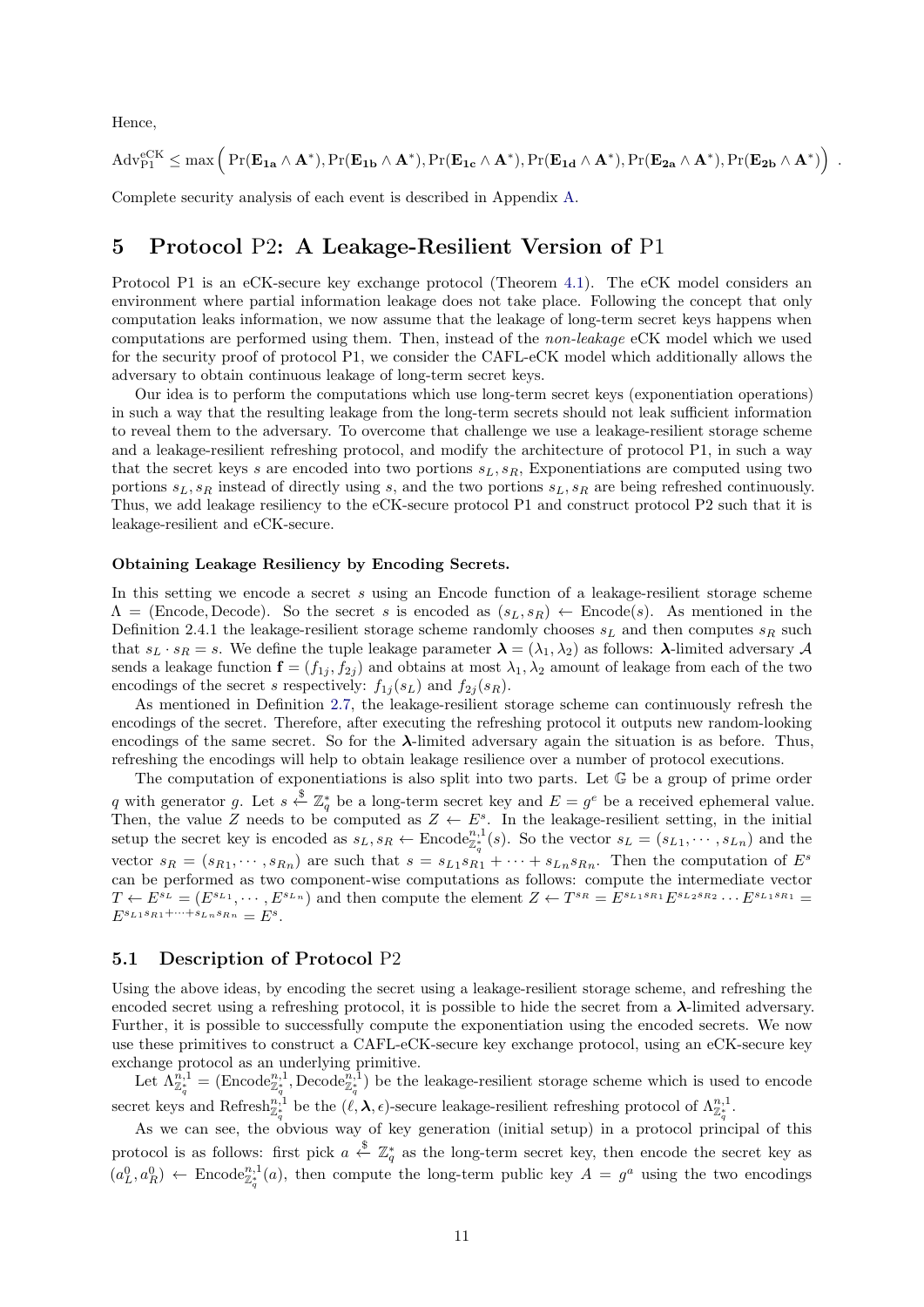$(a<sub>L</sub><sup>0</sup>, a<sub>R</sub><sup>0</sup>)$ , and finally erase a from the memory. The potential threat to that key generation mechanism is that even though the long-term secret key a is erased from the memory, it might not be properly erased and can be leaked to the adversary during the key generation. In order to avoid such a vulnerability, we randomly picks two values  $a_L^0$  $\xleftarrow{\$} (\mathbb{Z}_q^*)^n \setminus \{(0^n)\}, a_R^0$  $\overset{\$}{\leftarrow}$  (Z<sup>\*</sup><sub>q</sub>)<sup>n×1</sup>\{(0<sup>n×1</sup>)} and use them as the encodings of the long-term secret key a of a protocol principal. As explained earlier, we use  $a_L^0, a_R^0$  to compute the corresponding long-term public key A in two steps as  $a' \leftarrow g^{a_L^0}$  and  $A \leftarrow a'^{a_R^0}$ . Thus, it is possible to avoid exposing the un-encoded secret key  $a$  at any point of time in the key generation and hence avoid leaking directly from a at the key generation step. Further, the random vector  $a<sub>L</sub><sup>0</sup>$  is multiplied with the random vector  $a_R^0$ , such that  $a = a_L^0 \cdot a_R^0$ , which will give a random integer a in the group  $\mathbb{Z}_q^*$ . Therefore, this approach is same as picking  $a \stackrel{\$}{\leftarrow} \mathbb{Z}_q^*$  at first and then encode, but in the reverse order. During protocol execution both  $a_L^0, a_R^0$  are continuously refreshed and refreshed encodings  $a_L^j, a_R^j$  are used to exponentiation computations.

Table [3](#page-11-1) shows protocol P2. In this setting leakage of a long-term secret key does not happen directly from the long-term secret key itself, but from the two encodings of the long-term secret key (the leakage function  $\mathbf{f} = (f_{1i}, f_{2i})$  directs to the each individual encoding). During the exponentiation computations and the refreshing operation collectively at most  $\lambda = (\lambda_1, \lambda_2)$  leakage is allowed to the adversary from each of the two portions independently. Then, the two portions of the encoded long-term secret key are refreshed and in the next protocol session another  $\lambda$ -bounded leakage is allowed. Thus, continuous leakage is allowed.

<span id="page-11-1"></span>

| Alice (Initiator)                                                                                                                                                                                          |                           | Bob (Responder)                                                                                                                                                                                            |
|------------------------------------------------------------------------------------------------------------------------------------------------------------------------------------------------------------|---------------------------|------------------------------------------------------------------------------------------------------------------------------------------------------------------------------------------------------------|
|                                                                                                                                                                                                            | Initial Setup             |                                                                                                                                                                                                            |
| $a_L^0 \xleftarrow{\$} (\mathbb{Z}_a^*)^n \setminus \{(0^n)\}, a_R^0 \xleftarrow{\$} (\mathbb{Z}_a^*)^{n \times 1} \setminus \{(0^{n \times 1})\}$<br>$a' \leftarrow q^{a_L^0}, A \leftarrow (a')^{a_R^0}$ |                           | $b_L^0 \xleftarrow{\$} (\mathbb{Z}_a^*)^n \setminus \{(0^n)\}, b_R^0 \xleftarrow{\$} (\mathbb{Z}_a^*)^{n \times 1} \setminus \{(0^{n \times 1})\}$<br>$b' \leftarrow g^{b_L^j}, B \leftarrow (b')^{b_R^0}$ |
|                                                                                                                                                                                                            | <b>Protocol Execution</b> |                                                                                                                                                                                                            |
| $x \stackrel{\$}{\leftarrow} \mathbb{Z}_q^*, X \leftarrow g^x$                                                                                                                                             | $\xrightarrow{Alice, X}$  | $y \stackrel{\$}{\leftarrow} \mathbb{Z}_a^*, Y \leftarrow g^y$                                                                                                                                             |
|                                                                                                                                                                                                            | $_{\rho}$ Bob,Y           |                                                                                                                                                                                                            |
| $T_1 \leftarrow B^{a_L^j}, Z_1 \leftarrow T_1^{a_R^j}$                                                                                                                                                     |                           | $T_3 \leftarrow A^{b_L^j}, Z'_1 \leftarrow T_3^{b_R^j}$                                                                                                                                                    |
| $Z_2 \leftarrow B^x$                                                                                                                                                                                       |                           | $T_4 \leftarrow X^{b_L^j}, Z_2' \leftarrow T_A^{b_R^j}$                                                                                                                                                    |
| $T_2 \leftarrow Y^{a_L^j}, Z_3 \leftarrow T_2^{a_R^j}$                                                                                                                                                     |                           | $Z'_3 \leftarrow A^y$                                                                                                                                                                                      |
| $Z_4 \leftarrow Y^x$                                                                                                                                                                                       |                           | $Z'_4 \leftarrow X^y$                                                                                                                                                                                      |
| $(a_L^{j+1}, a_R^{j+1}) \leftarrow \text{References} h_{\mathbb{Z}_c^*}^{n,1}(a_L^j, a_R^j)$                                                                                                               |                           | $(b_L^{j+1}, b_R^{j+1}) \leftarrow \text{References}_{\mathbb{Z}_{\ast}^{*}}^{n,1}(b_L^j, b_R^j)$                                                                                                          |
| $K \leftarrow H(Z_1, Z_2, Z_3, Z_4, Alice, X, Bob, Y)$                                                                                                                                                     |                           | $K \leftarrow H(Z'_1, Z'_2, Z'_3, Z'_4, Alice, X, Bob, Y)$                                                                                                                                                 |
|                                                                                                                                                                                                            | $K$ is the session key    |                                                                                                                                                                                                            |

Table 3: Concrete construction of Protocol P2

#### <span id="page-11-0"></span>5.2 Security Analysis of Protocol P2

**Theorem 5.1.** If the underlying refreshing protocol  $\mathrm{Refresh}_{\mathbb{Z}_q^*}^{n,1}$  is  $(\ell, \lambda, \epsilon)$ -secure leakage-resilient refreshing protocol of the leakage-resilient storage scheme  $\Lambda^{n,1}_{\mathbb{Z}_q^*}$  and the underlying key exchange protocol P1 is eCKsecure key exchange protocol, then protocol P2 is  $\lambda$ -CAFL-eCK-secure.

Let A be an adversary against the key exchange protocol P2. Then the advantage of A against the CAFL-eCK-security of protocol P2 is:

$$
\mathrm{Adv}_{\mathrm{P2}}^{\lambda-\mathrm{CAFL\text{-}eCK}}(\mathcal{A}) \leq N_P \Big( \mathrm{Adv}_{\mathrm{P1}}^{\mathrm{eCK}}(\mathcal{A}) + \epsilon \Big) .
$$

Proof. The proof proceeds by a sequence of games.

- Game 1. This is the original game.
- Game 2. Same as Game 1 with the following exception: before  $A$  begins, an identity of a random principal  $U^* \stackrel{\$}{\leftarrow} \{U_1,\ldots,U_{N_P}\}$  is chosen. Challenger expects that the adversary will issue the Test for a session which involves the principal  $U^*$  ( $\Pi_{U^*}$ , or  $\Pi_{U^*}$ ). If not the challenger aborts the game.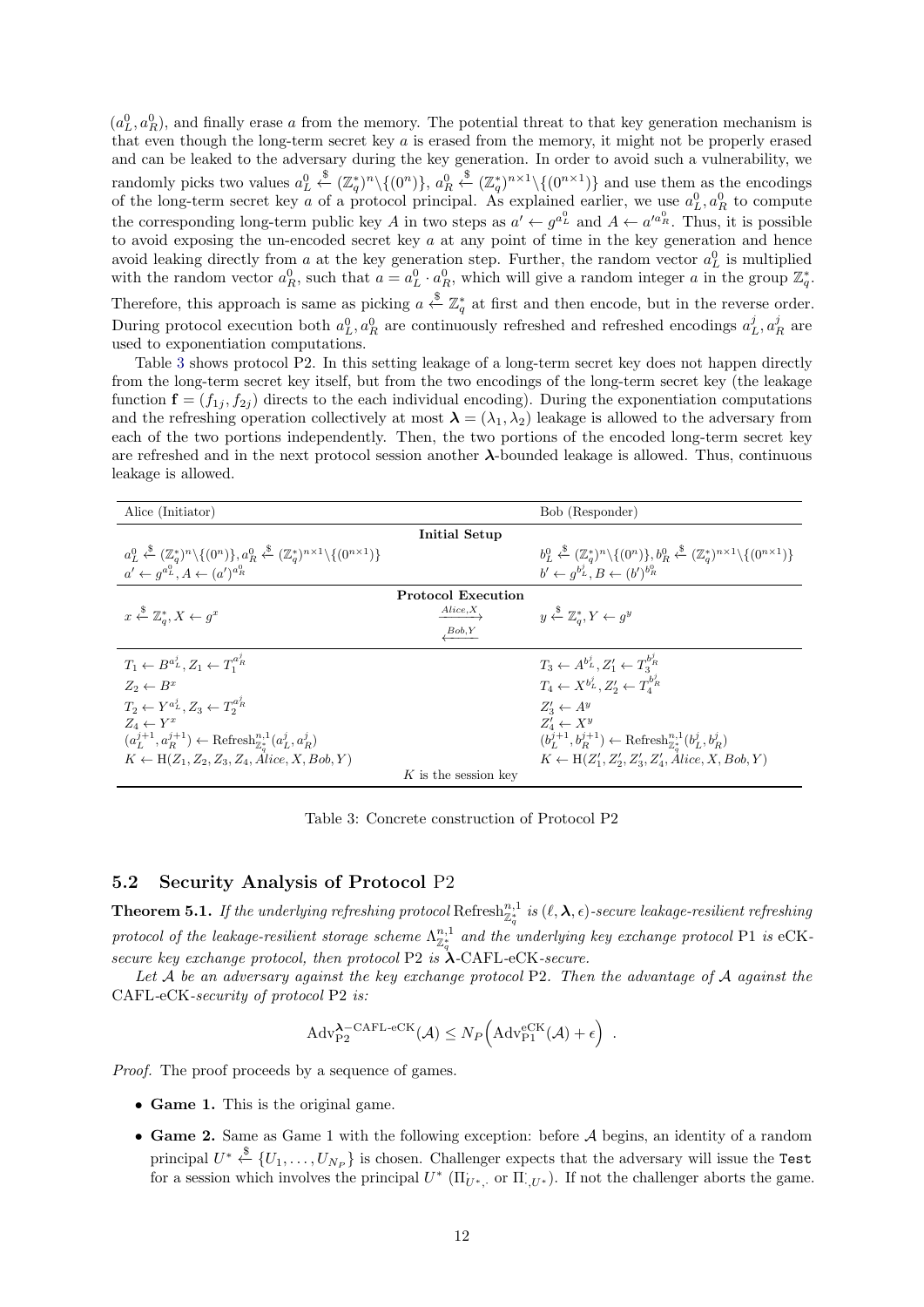• Game 3. Same as Game 2 with the following exception: challenger picks a random  $s \stackrel{\$}{\leftarrow} \mathbb{Z}_q^*$  and uses encodings of s to simulate the adversarial leakage queries  $\mathbf{f} = (f_{1j}, f_{2j})$  of the principal  $U^*$ .

We now analyze the adversary's advantage of distinguishing each game from the previous game. Let Adv<sub>Game x</sub>( $A$ ) denote the advantage of the adversary A winning Game x.

Game 1 is the original game. Hence,

$$
Adv_{Game 1}(\mathcal{A}) = Adv_{P2}^{\lambda - CAFL \cdot eCK}(\mathcal{A}) . \qquad (1)
$$

Game 1 and Game 2. The probability of Game 2 to be halted due to incorrect choice of the test session is  $1 - \frac{1}{N_P}$ . Unless the incorrect choice happens, Game 2 is identical to Game 1. Hence,

$$
Adv_{Game 2}(\mathcal{A}) = \frac{1}{N_P} Adv_{Game 1}(\mathcal{A}) .
$$
 (2)

**Game 2 and Game 3.** We construct an algorithm  $\beta$  against a leakage-resilient refreshing protocol challenger of Refresh $_{\mathbb{Z}_q^*}^{n,1}$ , using the adversary  $\mathcal A$  as a subroutine.

The  $(\ell, \lambda, \epsilon)$ -Refresh $n_{\mathbb{Z}_q^*}^{n,1}$  refreshing protocol challenger chooses  $s_0, s_1 \stackrel{\$}{\leftarrow} \mathbb{Z}_q^*$  and sends them to the algorithm B. Further, the refreshing protocol challenger randomly chooses  $s \stackrel{\$}{\leftarrow} \{s_0, s_1\}$  and uses s as the secret to compute the leakage from encodings of s. Let  $\lambda = (\lambda_1, \lambda_2)$  be the leakage bound and the refreshing protocol challenger continuously refresh the two encodings of the secret s.

When the algorithm  $\mathcal B$  gets the challenge of  $s_0, s_1$  from the refreshing protocol challenger,  $\mathcal B$  uses  $s_0$ as the secret key of the protocol principal  $U^*$  and computes the corresponding public key. For all other protocol principals  $\beta$  sets secret/public key pairs by itself. Using the setup keys,  $\beta$  computes answers to all the queries from  $A$  and simulates the view of CAFL-eCK challenger of protocol P2.  $\beta$  computes the leakage of secret keys by computing the adversarial leakage function f on the corresponding secret key (encodings of secret key), except the secret key of the protocol principal  $U^*$ . In order to obtain the leakage of the secret key of  $U^*$ , algorithm  $\mathcal B$  queries the refreshing protocol challenger with the adversarial leakage function f, and passes that leakage to A.

If the secret s chosen by the refreshing protocol challenger is  $s_0$ , the leakage of the secret key of  $U^*$ simulated by  $\beta$  (with the aid of the refreshing protocol challenger) is the real leakage. Then the simulation is identical to Game 2. Otherwise, the leakage of the secret key of  $U^*$  simulated by  $\mathcal B$  is a leakage of a random value. Then the simulation is identical to Game 3. Hence,

$$
|\mathrm{Adv}_{\mathrm{Game 2}}(\mathcal{A}) - \mathrm{Adv}_{\mathrm{Game 3}}(\mathcal{A})| \le \epsilon \tag{3}
$$

**Game 3.** Since the leakage is computed using a random s value, the adversary  $\mathcal A$  will not get any advantage due to the leakage. Therefore, the advantage  $A$  will get is same as the advantage that  $A$ has against eCK challenger of protocol P1. Because both P1 and P2 are effectively doing the same computation, regardless of the protocol P2, and with no useful leakage the CAFL-eCK model is same as the eCK model. Hence,

$$
Adv_{Game 3}(\mathcal{A}) = Adv_{P1}^{eCK}(\mathcal{A}) . \tag{4}
$$

We find,

$$
\mathrm{Adv}_{P2}^{\lambda-\mathrm{CAFL\text{-}}eCK}(\mathcal{A}) \leq N_P \Big(\mathrm{Adv}_{P1}^{eCK}(\mathcal{A}) + \epsilon\Big) .
$$

#### <span id="page-12-0"></span>5.3 Leakage Tolerance of Protocol P2

The order of the group  $\mathbb G$  is q. Let  $m=1$  in the leakage-resilient storage scheme  $\Lambda^{n,1}_{\mathbb Z_q^*}$ . According to the Lemma [2.1,](#page-4-3) if  $m < n/20$ , then the leakage parameter for the leakage-resilient storage scheme is  $\lambda_{\Lambda} = (0.3n \log q, 0.3n \log q)$ . Let  $n = 21$ , then  $\lambda_{\Lambda} = (6.3 \log q, 6.3 \log q)$  bits. According to the Theorem [2.2,](#page-4-4) if  $m/3 \le n$  and  $n \ge 16$ , the refreshing protocol Refresh<sup>n,1</sup> of the leakage-resilient storage scheme  $\Lambda^{n,1}_{\mathbb{Z}_q^*}$ is tolerant to (continuous) leakage up to  $\lambda_{\text{Refresh}} = \lambda_{\Lambda}/2 = (3.15 \log q, 3.15 \log q)$  bits, per occurrence.

When a secret key s (of size  $log q$  bits) of protocol P2 is encoded into two parts, the left part  $s_L$  will be  $n \cdot \log q = 21 \log q$  bits and the right part  $s_R$  will be  $n \cdot 1 \cdot \log q = 21 \log q$  bits. For a tuple leakage function  $f = (f_{1j}, f_{2j})$  (each leakage function  $f_{(\cdot)}$  for each of the two parts  $s_L$  and  $s_R$ ), there exists a tuple leakage bound  $\lambda = (\lambda, \lambda)$  for each leakage function  $f_{(\cdot)}$ , such that  $\lambda = 3.15 \log q$  bits, per occurrence, which is  $\frac{3.15 \log q}{21 \log q} \times 100\% = 15\%$  of the size of a part. The overall leakage amount is unbounded since continuous leakage is allowed.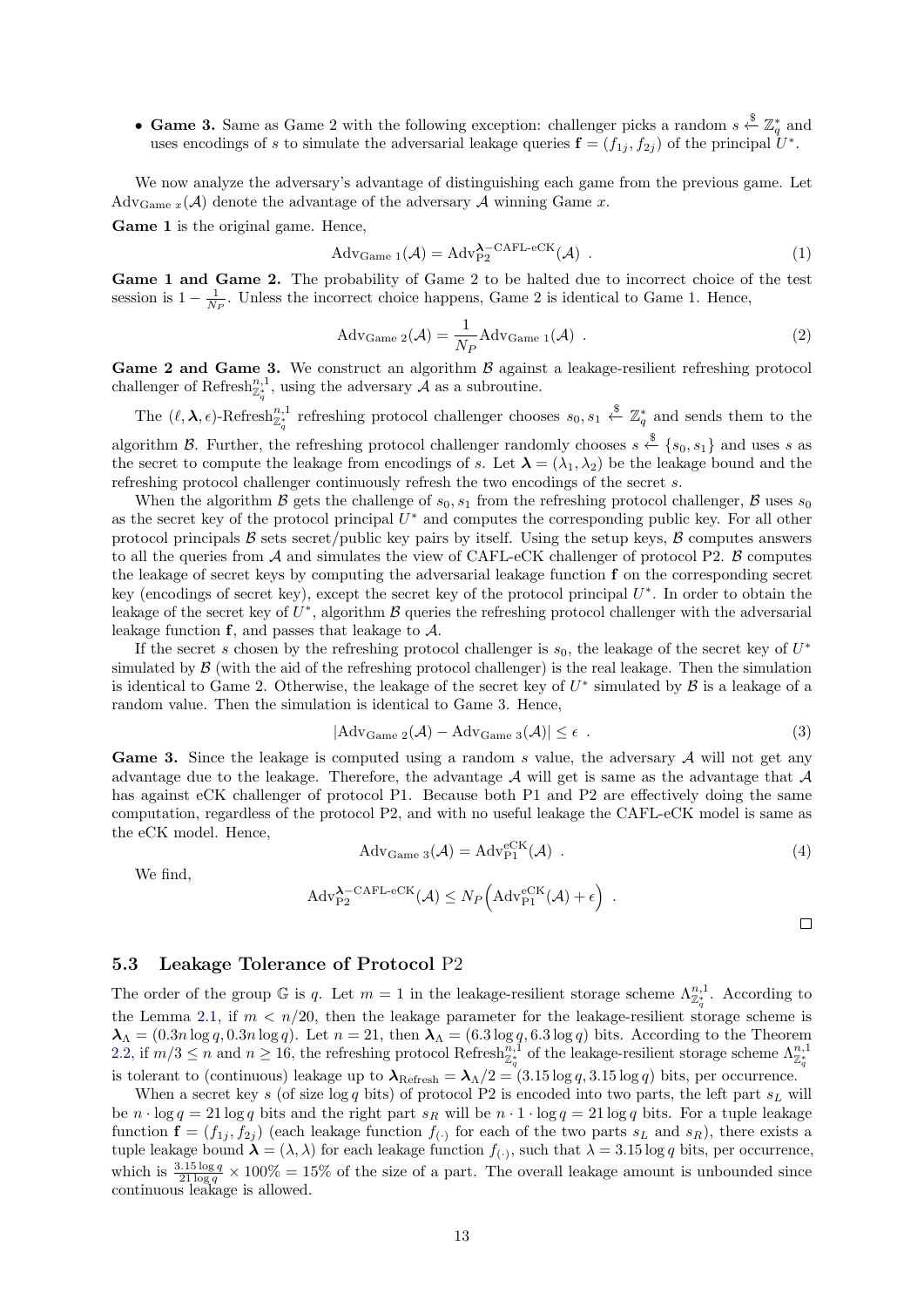## <span id="page-13-1"></span>6 Conclusion

In this paper we answered that open problem of constructing a concrete CAFL-eCK secure key exchange protocol by using a leakage-resilient storage scheme and its refreshing protocol. The main technique used to achieve after-the-fact leakage resilience is encoding the secret key into two parts and only allowing the independent leakage from each part. As future work it is worthwhile to investigate whether there are other techniques to achieve after-the-fact leakage resilience, rather than encoding the secret into parts. Moving to the standard model is another possible research direction. Strengthening the security model, by not just restricting to the independent leakage from each part, would be a more challenging research direction.

#### Acknowledgements

This research was supported in part by Australian Research Council (ARC) Discovery Project grant DP130104304. Further, the authors are grateful to Professor Tatsuaki Okamoto for valuable discussions on leakage-resilient cryptography, while Janaka Alawatugoda is visiting NTT Secure Platform Laboratories, NTT Corporation in Musashino-shi, Tokyo 180-8585, Japan for an internship program.

## References

- <span id="page-13-4"></span>[1] A. Akavia, S. Goldwasser, and V. Vaikuntanathan. Simultaneous hardcore bits and cryptography against memory attacks. In Theory of Cryptology Conference, pages 474–495, 2009.
- <span id="page-13-12"></span>[2] J. Alawatugoda, D. Stebila, and C. Boyd. Modelling after-the-fact leakage for key exchange. In ASIACCS, 2014.
- <span id="page-13-0"></span>[3] J. Alawatugoda, D. Stebila, and C. Boyd. Continuous after-the-fact leakage-resilient eck-secure key exchange. In IMA Cryptography and Coding, 2015.
- <span id="page-13-5"></span>[4] J. Alwen, Y. Dodis, and D. Wichs. Leakage-resilient public-key cryptography in the bounded-retrieval model. In CRYPTO, pages 36–54, 2009.
- <span id="page-13-9"></span>[5] M. Bellare and P. Rogaway. Entity authentication and key distribution. In CRYPTO, pages 232–249, 1993.
- <span id="page-13-2"></span>[6] D. J. Bernstein. Cache-timing attacks on AES. Technical report, 2005. http://cr.yp.to/antiforgery/cachetiming-20050414.pdf.
- <span id="page-13-6"></span>[7] Z. Brakerski, Y. T. Kalai, J. Katz, and V. Vaikuntanathan. Overcoming the hole in the bucket: Public-key cryptography resilient to continual memory leakage. IACR Cryptology ePrint Archive, Report 2010/278, 2010.
- <span id="page-13-3"></span>[8] D. Brumley and D. Boneh. Remote timing attacks are practical. In USENIX Security Symposium, pages 1–14, 2003.
- <span id="page-13-10"></span>[9] R. Canetti and H. Krawczyk. Analysis of key-exchange protocols and their use for building secure channels. In EUROCRYPT, pages 453–474, 2001.
- <span id="page-13-14"></span>[10] W. Diffie and M. Hellman. New directions in cryptography. IEEE Transactions on Information Theory, pages  $644 - 654$ , 1976.
- <span id="page-13-11"></span>[11] Y. Dodis, K. Haralambiev, A. López-Alt, and D. Wichs. Efficient public-key cryptography in the presence of key leakage. In ASIACRYPT, pages 613–631, 2010.
- <span id="page-13-13"></span>[12] S. Dziembowski and S. Faust. Leakage-resilient cryptography from the inner-product extractor. In ASIACRYPT, pages 702–721, 2011.
- <span id="page-13-7"></span>[13] S. Dziembowski and K. Pietrzak. Leakage-resilient cryptography. In IEEE Symposium on Foundations of Computer Science, pages 293–302, 2008.
- <span id="page-13-8"></span>[14] S. Faust, E. Kiltz, K. Pietrzak, and G. N. Rothblum. Leakage-resilient signatures. IACR Cryptology ePrint Archive, Report 2009/282, 2009.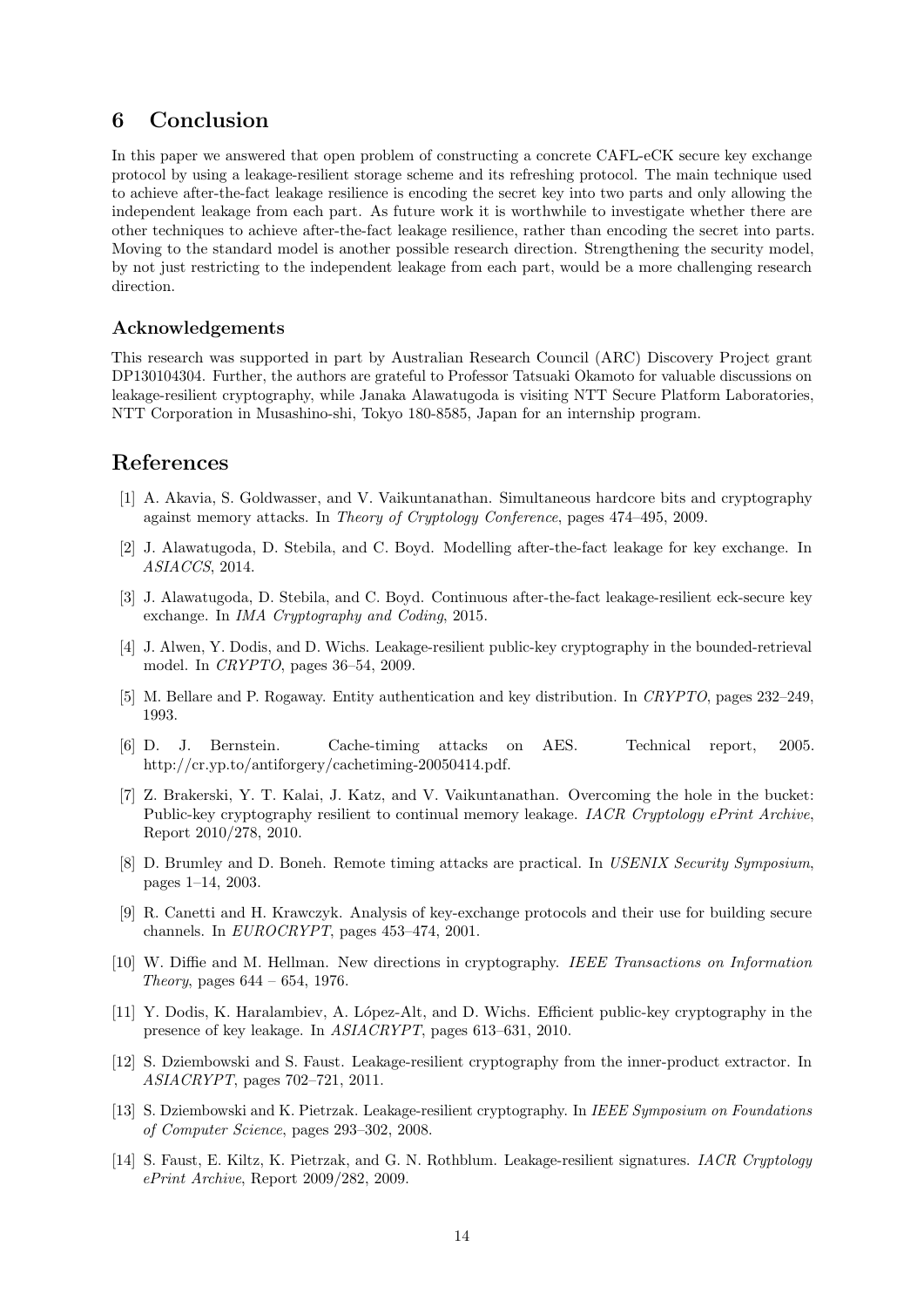- <span id="page-14-2"></span>[15] M. Hutter, S. Mangard, and M. Feldhofer. Power and EM attacks on passive 13.56MHz RFID devices. In CHES, pages 320–333, 2007.
- <span id="page-14-5"></span>[16] J. Katz and V. Vaikuntanathan. Signature schemes with bounded leakage resilience. In ASIACRYPT, pages 703–720, 2009.
- <span id="page-14-4"></span>[17] E. Kiltz and K. Pietrzak. Leakage resilient elgamal encryption. In ASIACRYPT, pages 595–612, 2010.
- <span id="page-14-1"></span>[18] P. C. Kocher. Timing attacks on implementations of Diffie-Hellman, RSA, DSS, and other systems. In CRYPTO, pages 104–113, 1996.
- <span id="page-14-7"></span>[19] B. LaMacchia, K. Lauter, and A. Mityagin. Stronger security of authenticated key exchange. In *ProvSec*, pages  $1-16$ , 2007.
- <span id="page-14-6"></span>[20] T. Malkin, I. Teranishi, Y. Vahlis, and M. Yung. Signatures resilient to continual leakage on memory and computation. In Theory of Cryptology Conference, pages 89–106, 2011.
- <span id="page-14-3"></span>[21] T. Messerges, E. Dabbish, and R. Sloan. Examining smart-card security under the threat of power analysis attacks. IEEE Transactions on Computers, pages 541–552, 2002.
- <span id="page-14-8"></span>[22] D. Moriyama and T. Okamoto. Leakage resilient eCK-secure key exchange protocol without random oracles. In ASIACCS, pages 441–447, 2011.
- <span id="page-14-9"></span>[23] G. Yang, Y. Mu, W. Susilo, and D. S. Wong. Leakage resilient authenticated key exchange secure in the auxiliary input model. In ISPEC, pages 204–217, 2013.

### <span id="page-14-0"></span>A Analysis of the Events of the Proof of Theorem [4.1](#page-9-1)

## A.1 Event  $(E_{1a} \wedge A^*)$

### A.1.1 Event  $(E_{1a} \wedge A^*)$ : setup.

 $\beta$  establishes N<sub>P</sub> number of honest parties which  $\beta$  assigns long-term secret/public key pairs. For each honest party  $\beta$  maintains at most  $N_S$  number of sessions.  $\beta$  chooses two distinct random principals  $U^*, V^* \stackrel{\$}{\leftarrow} \{U_1, \ldots, U_{N_P}\}\$  and two random numbers  $s^*, t^* \stackrel{\$}{\leftarrow} \{1, \ldots, N_S\}$ . B guesses the the oracle  $\Pi_{U^*, V^*}^{s^*}$ as the target session and the oracle  $\Pi_{V^*,U^*}^{t^*}$  as the partner to the target session. For the rest of this event consider A as the long-term public key or  $U^*$  and B as the long-term public key of  $V^*$ .

### A.1.2 Event  $(E_{1a} \wedge A^*)$ : simulation.

- Send: On behalf of honest protocol principals  $\beta$  selects ephemeral secret/public key pairs according to the protocol specification. B uses  $X = L = g^{\ell}$  as the ephemeral public key of  $\Pi_{U^*,V^*}^{s^*}$  and  $Y = W = g^w$  as the ephemeral public key of  $\Pi_{V^*,U^*}^{t^*}$ . Note that  $\mathcal B$  does not possess the ephemeral secret keys of oracles  $\Pi_{U^*,V^*}^{s^*}$  and  $\Pi_{V^*,U^*}^{t^*}$ .
- $\bullet$  Corrupt:  $\beta$  answers all Corrupt queries faithfully.
- EphemeralKeyReveal: If EphemeralKeyReveal query to the oracle  $\Pi^{s^*}_{U^*,V^*}$  or  $\Pi^{t^*}_{V^*,U^*}$  is asked,  ${\cal B}$ aborts the simulation. Otherwise answers all EphemeralKeyReveal queries faithfully.
- SessionKeyReveal:  $\beta$  answers all SessionKeyReveal queries faithfully.
- H(pos<sub>1</sub>, pos<sub>2</sub>, pos<sub>3</sub>, pos<sub>4</sub>, initiator, I, responder, J): B simulates the random oracle H in the usual way. If A asks a H query such that  $pos_4 = \text{CDH}(L, W)$ , B aborts the game and answers the GDH challenge. (B can find whether  $pos_4 = \text{CDH}(L, W)$  or not by using DDH oracle)
- Test: If the Test query is not asked to  $\Pi_{U^*,V^*}^{s^*}$  and partner to  $\Pi_{V^*,U^*}^{t^*}$ ,  $\mathcal B$  aborts the simulation. Otherwise, B obtains  $K \leftarrow H(CDH(A, B), \dot{CD}H(B, L), CDH(A, W), \Omega(L, W), U^*, L, V^*, W)$  (considering  $U^*$  is the initiator, otherwise exchange the positions of  $(CDH(B, L), CDH(A, W)), (U^*,$  $V^*$ ) and  $(L, W)$  respectively), and uses K as the real session key.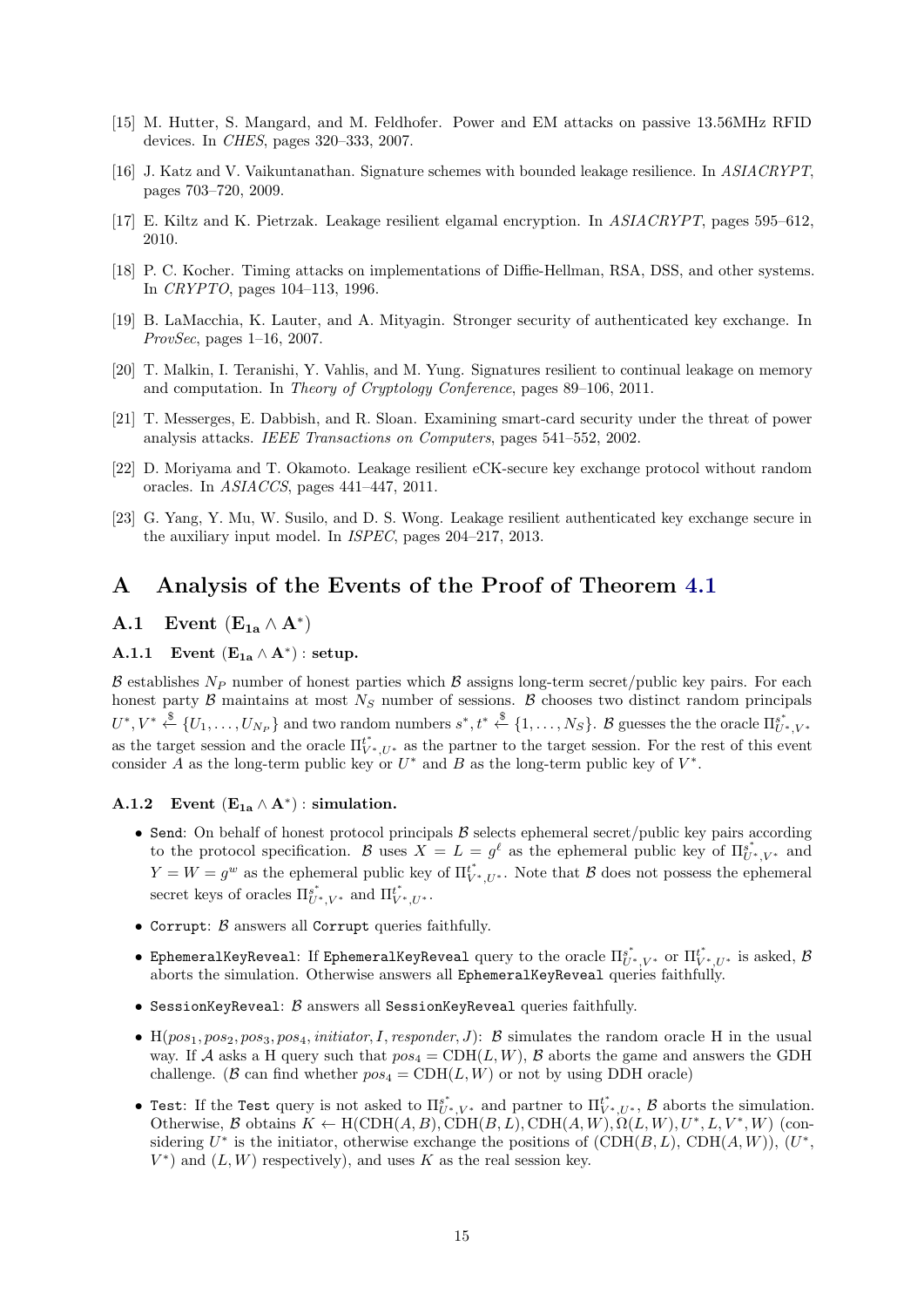### A.1.3 Event  $(E_{1a} \wedge A^*)$ : analysis.

The simulation of the view of eCK challenger to the adversary  $A$  is perfect except with negligible probability. The probability that A selects the oracles  $\Pi_{U^*,V^*}^{s^*}$  and  $\Pi_{V^*,U^*}^{t^*}$  as the test session and its partner is at least  $\frac{1}{N_P^2 N_S^2}$ , and the probability of event  $(\mathbf{E_{1a}} \wedge \mathbf{A}^*)$  is non-negligible. According to the event  $\mathbf{A}^*, \mathcal{A}$  queries the random oracle H with  $(\mathrm{CDH}(A, B), \mathrm{CDH}(B, L), \mathrm{CDH}(A, W), \mathrm{CDH}(L, W), U^*,$  $L, V^*, W$ ). Hence,  $\beta$  can answer the GDH challenge with the probability,

$$
\Pr_{g,q}^{\rm GDH}(\mathcal{B}) \ge \frac{\Pr\left(\mathbf{E_{1a}} \wedge \mathbf{A}^*\right)}{N_P^2 N_S^2} \ .
$$

Thus,

<span id="page-15-0"></span>
$$
\Pr\left(\mathbf{E_{1a}} \wedge \mathbf{A}^*\right) \le N_P^2 N_S^2 \Big(\Pr_{g,q}^{\text{GDH}}(\mathcal{B})\Big) \tag{5}
$$

## A.2 Event  $(E_{1b} \wedge A^*)$

### A.2.1 Event  $(E_{1b} \wedge A^*)$ : setup.

 $\beta$  establishes N<sub>P</sub> number of honest parties. For each honest party  $\beta$  maintains at most N<sub>S</sub> number of sessions. B chooses two distinct random principals  $U^*, V^* \stackrel{\$}{\leftarrow} \{U_1, \ldots, U_{N_P}\}$ . B sets  $A = L = g^{\ell}$  as the long-term public key of  $U^*$  and  $B = W = g^w$  as the long-term public key of  $V^*$ . For the rest of the parties  $\beta$  sets long-term secret/public key pairs according to the protocol specification. Note that  $\beta$  does not possess the long-term secret keys of  $U^*$  and  $V^*$ .

### A.2.2 Event  $(E_{1b} \wedge A^*)$ : simulation.

- Send: On behalf of honest protocol principals  $\beta$  selects ephemeral secret/public key pairs according to the protocol specification.
- Corrupt: If Corrupt query to  $U^*$  or  $V^*$  is asked,  $\beta$  aborts the simulation. Otherwise  $\beta$  answers all Corrupt queries faithfully.
- EphemeralKeyReveal:  $\beta$  answers all EphemeralKeyReveal queries faithfully.
- SessionKeyReveal:  $\beta$  answers all SessionKeyReveal queries as follows:
	- 1. If A asks a SessionKeyReveal query to an oracle where both  $U^*$  and  $V^*$  are involved  $(\Pi_{U^*,V^*}^*$ or  $\Pi_{V^*,U^*}$ ),  $\mathcal B$  uses the function  $\Omega$  to compute a value to replace  $\mathrm{CDH}(L,W)$  as  $\Omega(L,W)$ .
	- 2. If A asks a SessionKeyReveal query to an oracle which is owned by principal  $U^*$  (or  $V^*$ ) and does not have a partner (where  $A$  sends  $E$  having come from the partner and  $B$  does not posses the secret key corresponds to E), B uses the function  $\Omega$  to compute a value to replace CDH( $L, E$ ) (or CDH( $W, E$ )) as  $\Omega(L, E)$  (or  $\Omega(W, E)$ ).
	- 3. For any other SessionKeyReveal query  $\beta$  can easily compute corresponding four Diffie-Hellman exponentiations, because  $\beta$  knows the long-term secret keys of other principals and ephemeral secret keys of partnered oracles.

Then  $\beta$  queries the random oracle H with the corresponding values and answers the SessionKeyReveal query. Since B uses the function  $\Omega$  to compute values to replace Diffie-Hellman exponentiations, in places where it does not possess both long-term and ephemeral secret keys,  $\beta$  can maintain consistency when querying the random oracle H.

- $H(pos<sub>1</sub>, pos<sub>2</sub>, pos<sub>3</sub>, pos<sub>4</sub>, initiator, I, responder, J):$ 
	- 1. If initiator, responder  $\notin \{U^*, V^*\}, \mathcal{B}$  simulates the random oracle H in the usual way.
	- 2. If *initiator* =  $U^*$ ,  $\beta$  checks the random oracle for a previously asked query, matching with the current one. If a match found, answers with the corresponding random-oracle value. Otherwise:
		- If  $\beta$  found all the positions except position 3 of a previously asked random oracle query respectively matching with the positions of the current random oracle query,  $\beta$  queries the DDH oracle with  $(L, J, pos_3)$ , if the output is 1 and position 3 of the previously asked random oracle query equals to  $\Omega(L, J)$ , answers with the corresponding random-oracle value in the table. Else answers with a random value and stores the query and the answer in the random oracle table.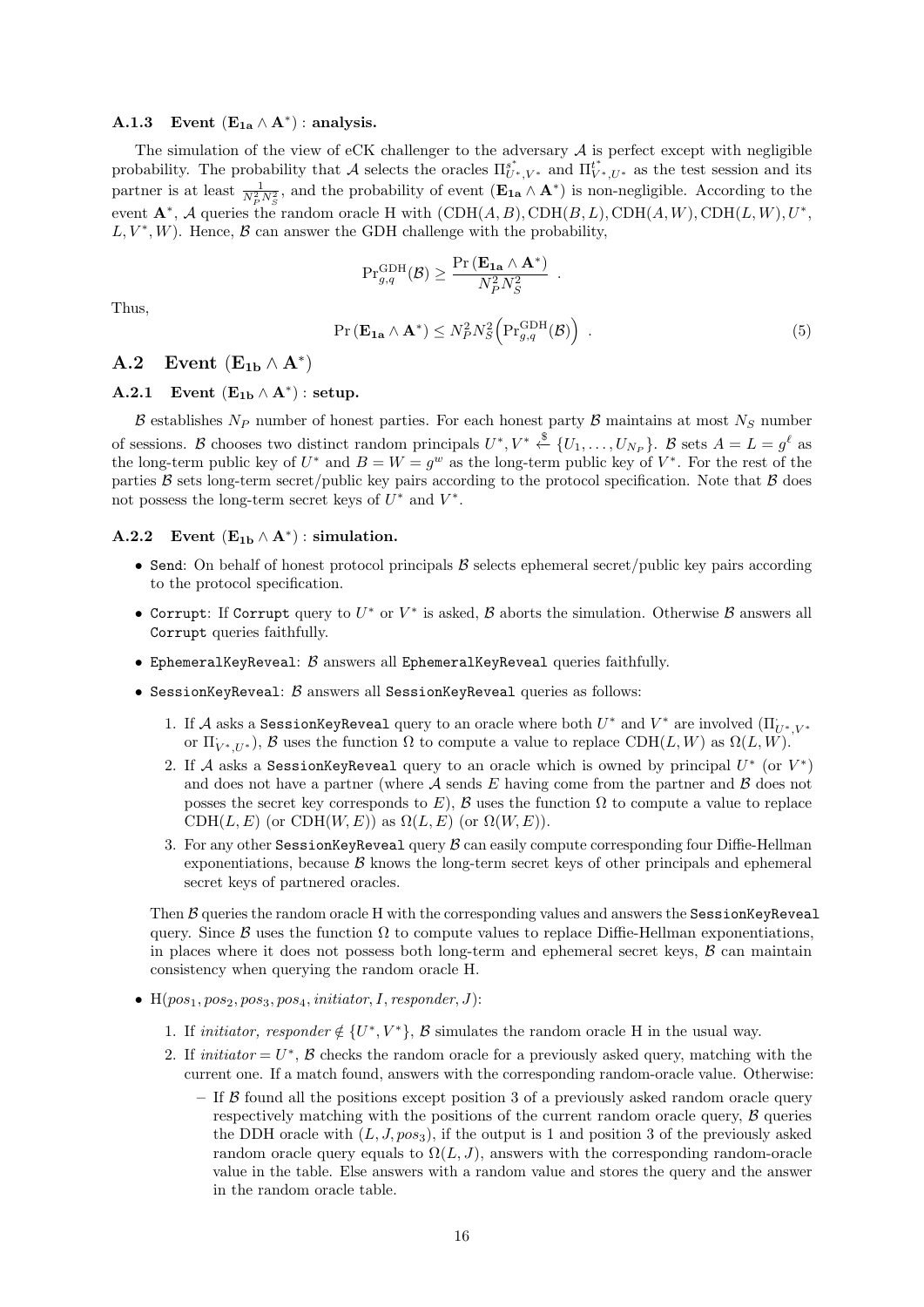– Else, answers with a random value and stores the query and the answer in the random oracle table.

Similarly when  $initiator = V^*$ .

- 3. If responder =  $V^*$ ,  $\beta$  checks the random oracle for a previously asked query, matching with the current one. If a match found, answers with the corresponding random-oracle value. Otherwise:
	- If  $\beta$  found all the positions except position 2 of a previously asked random oracle query respectively matching with the positions of the current random oracle query,  $\beta$  queries the DDH oracle with  $(W, I, pos_2)$ , if the output is 1 and position 2 of the previously asked random oracle query equals to  $\Omega(W, I)$ , answers with the corresponding random-oracle value in the table. Else answers with a random value and stores the query and the answer in the random oracle table.
	- Else, answers with a random value and stores the query and the answer in the random oracle table.

Similarly when  $responder = U^*$ .

- 4. If initiator  $\in \{U^*, V^*\}$  and responder  $\in \{U^*, V^*\}$  and A asks a H query such that  $pos_1 =$ CDH $(L, W)$ , B aborts the game and answers the GDH challenge. (B can find whether  $pos_1 = \text{CDH}(L, W)$  or not by using DDH oracle)
- Test: If the Test query is not asked to an oracle where both  $U^*$  and  $V^*$  involve  $(\Pi_{U^*,V^*}^*$  or  $\Pi_{V^*,U^*}$ ),  $\mathcal B$  aborts the simulation. Otherwise,  $\mathcal B$  obtains  $K \leftarrow \text{H}(\Omega(L,W), \text{CDH}(W,X), \text{CDH}(L,Y),$  $CDH(X, Y), U^*, X, V^*, Y)$  (considering  $U^*$  is the initiator, otherwise exchange the positions of  $(CDH(W, X), CDH(L, Y)), (U^*, V^*)$  and  $(X, Y)$  respectively), and uses K as the real session key.

### A.2.3 Event  $(E_{1b} \wedge A^*)$ : analysis.

The simulation of the view of eCK challenger to the adversary  $A$  is perfect except with negligible probability. The probability that A selects an oracle where both  $U^*$  and  $V^*$  involve  $(\Pi_{U^*,V^*}$  or  $\Pi_{V^*,U^*})$ as the test session is at least  $\frac{1}{N_P^2}$ , and the probability of event  $(\mathbf{E_{1b}} \wedge \mathbf{A}^*)$  is non-negligible. According to the event  $\mathbf{A}^*, \mathcal{A}$  queries the random oracle H with  $(\mathrm{CDH}(L, W), \mathrm{CDH}(W, X), \mathrm{CDH}(L, Y), \mathrm{CDH}(X, Y),$  $U^*, X, V^*, Y$ ). Hence,  $\beta$  can answer the GDH challenge with the probability,

$$
\mathrm{Pr}_{g,q}^{\mathrm{GDH}}(\mathcal{B}) \geq \frac{\mathrm{Pr}\left(\mathbf{E_{1b}} \wedge \mathbf{A}^{*}\right)}{N_{P}^{2}}\enspace.
$$

Thus,

$$
\Pr\left(\mathbf{E_{1b}} \wedge \mathbf{A}^*\right) \leq N_P^2 \left(\Pr_{g,q}^{\text{GDH}}(\mathcal{B})\right) \tag{6}
$$

## A.3 Event  $(E_{1c} \wedge A^*)$

A.3.1 Event  $(E_{1c} \wedge A^*)$ : setup.

 $\beta$  establishes  $N_P$  number of honest parties. For each honest party  $\beta$  maintains at most  $N_S$  number of sessions. B chooses two distinct random principals  $U^*, V^* \stackrel{\$}{\leftarrow} \{U_1, \ldots, U_{N_P}\}$ . B sets  $B = W = g^w$  as the long-term public key of  $V^*$ . For the rest of the parties  $\mathcal B$  sets long-term secret/public key pairs according to the protocol specification. Note that  $\beta$  does not possess the long-term secret keys of  $V^*$ .  $\beta$  chooses a random number  $s^* \stackrel{\$}{\leftarrow} \{1, \ldots, N_S\}$  and chooses the oracle  $\Pi_{U^*,V^*}^{s^*}$  as the target session.

### A.3.2 Event  $(E_{1c} \wedge A^*)$ : simulation.

*Note*. In this simulation we assume that  $U^*$  is the initiator of the target session. It is possible to easily simulate the case where  $U^*$  is the responder as follows: In a place we consider the random oracle query  $H(CDH(A, B), \Omega(W, L), CDH(A, Y), CDH(X, Y), U^*, L, V^*, Y)$ , exchange the positions of  $(\Omega(W, L),$ CDH $(A, Y)$ ),  $(U^*, V^*)$  and  $(X, Y)$  respectively. Particularly, in the simulation of Test query and in the simulation of the point 4 of H query checks for  $pos_3 = \text{CDH}(W, L)$ .

• Send: On behalf of honest protocol principals  $B$  selects ephemeral secret/public key pairs according to the protocol specification. B uses  $X = L = g^{\ell}$  as the ephemeral public key of  $\overline{\Pi_{U^*,V^*}^{s^*}}$ . Note that B does not posses the ephemeral secret key of oracle  $\Pi_{U^*,V^*}^{s^*}$ .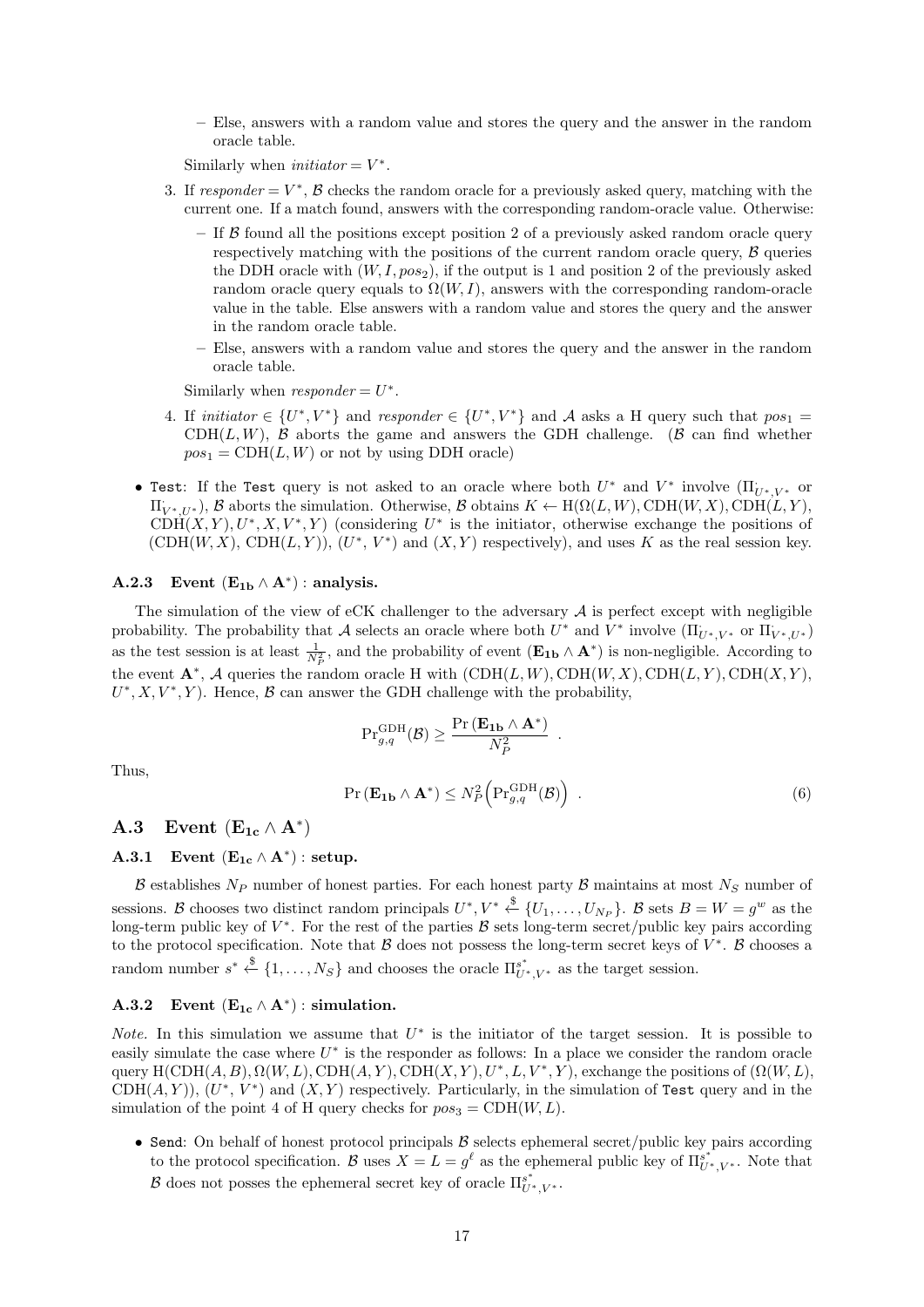- Corrupt: If Corrupt query to  $V^*$  is asked,  $\beta$  aborts the simulation. Otherwise  $\beta$  answers all Corrupt queries faithfully.
- EphemeralKeyReveal: If EphemeralKeyReveal query to  $\Pi_{U^*,V^*}^{s^*}$  is asked,  ${\cal B}$  aborts the simulation. Otherwise  $\beta$  answers all EphemeralKeyReveal queries faithfully.
- $\bullet$  SessionKeyReveal:  $\beta$  answers all SessionKeyReveal queries as follows:
	- 1. If  $A$  asks a SessionKeyReveal query to an oracle which is owned by principal  $V^*$  and does not have a partner (where  $A$  sends E having come from the partner and  $B$  does not posses the secret key corresponds to E), B uses the function  $\Omega$  to compute a value to replace CDH(W, E) as  $\Omega(W, E)$ .
	- 2. For any other SessionKeyReveal query  $\beta$  can easily compute corresponding four Diffie-Hellman exponentiations, because  $\beta$  knows the long-term secret keys of other principals and ephemeral secret keys of partnered oracles.

Then  $\beta$  queries the random oracle H with the corresponding values and answers the SessionKeyReveal query. Since B uses the function  $\Omega$  to compute values to replace Diffie-Hellman exponentiations, in places where it does not possess both long-term and ephemeral secret keys,  $\beta$  can maintain consistency when querying the random oracle H.

- $H(pos<sub>1</sub>, pos<sub>2</sub>, pos<sub>3</sub>, pos<sub>4</sub>, initiator, I, responder, J):$ 
	- 1. If initiator, responder  $\notin \{V^*\}, \mathcal{B}$  simulates the random oracle H in the usual way.
	- 2. If *initiator* =  $V^*$ ,  $\beta$  checks the random oracle for a previously asked query, matching with the current one. If a match found, answers with the corresponding random-oracle value. Otherwise:
		- $-$  If  $\beta$  found all the positions except position 3 of a previously asked random oracle query respectively matching with the positions of the current random oracle query,  $\beta$  queries the DDH oracle with  $(W, J, pos_3)$ , if the output is 1 and position 3 of the previously asked random oracle query equals to  $\Omega(W, J)$ , answers with the corresponding random-oracle value in the table. Else answers with a random value and stores the query and the answer in the random oracle table.
		- Else, answers with a random value and stores the query and the answer in the random oracle table.
	- 3. If responder =  $V^*$ ,  $\beta$  checks the random oracle for a previously asked query, matching with the current one. If a match found, answers with the corresponding random-oracle value. Otherwise:
		- If  $\beta$  found all the positions except position 2 of a previously asked random oracle query respectively matching with the positions of the current random oracle query,  $\beta$  queries the DDH oracle with  $(W, I, pos_2)$ , if the output is 1 and position 2 of the previously asked random oracle query equals to  $\Omega(W, I)$ , answers with the corresponding random-oracle value in the table. Else answers with a random value and stores the query and the answer in the random oracle table.
		- Else, answers with a random value and stores the query and the answer in the random oracle table.
	- 4. If A asks a H query such that  $pos_2 = \text{CDH}(W, L)$ , B aborts the game and answers the GDH challenge. ( $\beta$  can find whether  $pos_2 = \text{CDH}(W, L)$  or not by using DDH oracle)
- Test: If the Test query is not asked to  $\Pi_{U^*,V^*}^{s^*}$ ,  $\beta$  aborts the simulation. Otherwise,  $\beta$  obtains  $K \leftarrow H(CDH(A, W), \Omega(W, L), CDH(L, Y), CDH(X, Y), U^*, L, V^*, Y),$  and uses K as the real session key.

### A.3.3 Event  $(E_{1c} \wedge A^*)$ : analysis.

The simulation of the view of eCK challenger to the adversary  $A$  is perfect except with negligible probability. The probability that A selects the oracle  $\Pi_{U^*,V^*}^{s^*}$  as the test session is at least  $\frac{1}{N_P^2 N_S}$ , and the probability of event  $(\mathbf{E_{1c}} \wedge \mathbf{A}^*)$  is non-negligible. According to the event  $\mathbf{A}^*, \mathcal{A}$  queries the random oracle H with  $(CDH(A, W), CDH(W, L), CDH(A, Y), CDH(L, Y), U^*, L, V^*, Y)$ . Hence,  $\beta$  can answer the GDH challenge with the probability,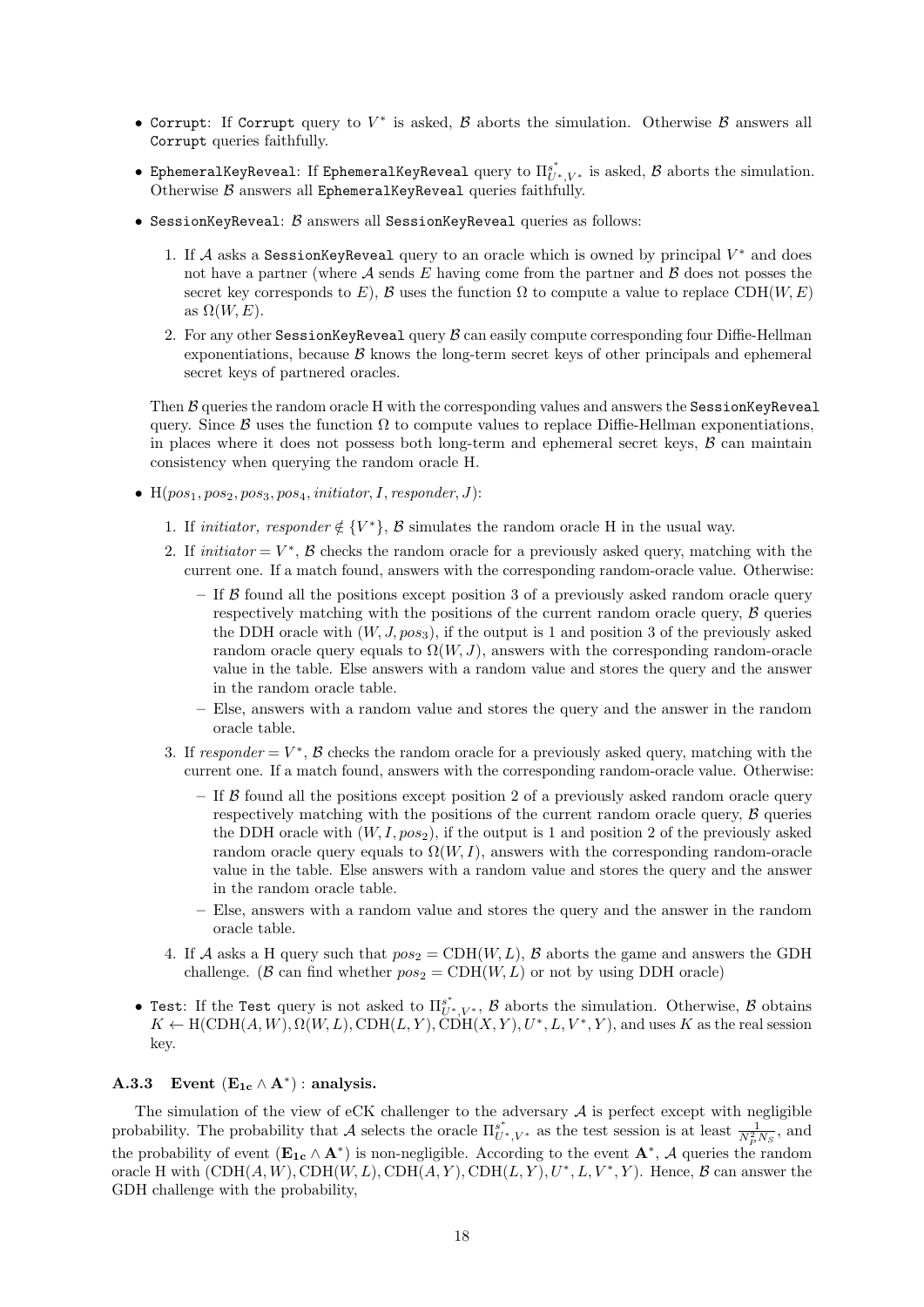$$
\mathrm{Pr}_{g,q}^{\rm GDH}(\mathcal{B}) \geq \frac{\Pr\left(\mathbf{E_{1c}} \wedge \mathbf{A}^{*}\right)}{N_{P}^{2} N_{S}} \enspace .
$$

Thus,

$$
\Pr\left(\mathbf{E_{1c}} \wedge \mathbf{A}^*\right) \le N_P^2 N_S \left(\Pr_{g,q}^{\text{GDH}}(\mathcal{B})\right) \tag{7}
$$

## A.4 Event  $(E_{1d} \wedge A^*)$

### A.4.1 Event  $(E_{1d} \wedge A^*)$ : setup.

B establishes  $N_P$  number of honest parties. For each honest party B maintains at most  $N_S$  number of sessions. B chooses two distinct random principals  $U^*, V^* \stackrel{\$}{\leftarrow} \{U_1, \ldots, U_{N_P}\}$ . B sets  $A = W = g^w$  as the long-term public key of  $U^*$ . For the rest of the parties  $\mathcal B$  sets long-term secret/public key pairs according to the protocol specification. Note that  $\beta$  does not possess the long-term secret keys of  $U^*$ .  $\beta$  chooses a random number  $t^* \stackrel{\$}{\leftarrow} \{1,\ldots,N_S\}$  and chooses the oracle  $\Pi_{V^*,U^*}^{t^*}$  as the partner oracle to the target session.

### A.4.2 Event  $(E_{1d} \wedge A^*)$ : simulation.

Note. In this simulation we assume that  $U^*$  is the initiator of the target session. It is possible to easily simulate the case where  $U^*$  is the responder as follows: In a place we consider the random oracle query  $H(CDH(W, B), CDH(B, X), \Omega(W, L), CDH(X, L), U^*, X, V^*, L)$ , exchange the positions of  $(CDH(B, X),$  $\Omega(A, Y)$ ,  $(U^*, V^*)$  and  $(X, Y)$  respectively. Particularly, in the simulation of Test query and in the simulation of the point 4 of H query checks for  $pos_2 = \text{CDH}(W, L)$ .

- Send: On behalf of honest protocol principals  $\beta$  selects ephemeral secret/public key pairs according to the protocol specification. B uses  $Y = L = g^{\ell}$  as the ephemeral public key of  $\Pi_{V^*,U^*}^{t^*}$ . Note that B does not posses the ephemeral secret key of oracle  $\Pi^{t^*}_{V^*,U^*}.$
- Corrupt: If Corrupt query to  $U^*$  is asked,  $\beta$  aborts the simulation. Otherwise  $\beta$  answers all Corrupt queries faithfully.
- EphemeralKeyReveal: If EphemeralKeyReveal query to partner to  $\Pi^{t^*}_{V^*,U^*}$  is asked,  ${\cal B}$  aborts the simulation. Otherwise  $\beta$  answers all EphemeralKeyReveal queries faithfully.
- SessionKeyReveal:  $\beta$  answers all SessionKeyReveal queries as follows:
	- 1. If  $A$  asks a SessionKeyReveal query to an oracle which is owned by principal  $U^*$  and does not have a partner (where  $A$  sends  $E$  having come from the partner and  $B$  does not posses the secret key corresponds to E), B uses the function  $\Omega$  to compute a value to replace CDH(W, E) as  $\Omega(W, E)$ .
	- 2. For any other SessionKeyReveal query  $\beta$  can easily compute corresponding four Diffie-Hellman exponentiations, because  $\beta$  knows the long-term secret keys of other principals and ephemeral secret keys of partnered oracles.

Then  $\beta$  queries the random oracle H with the corresponding values and answers the SessionKeyReveal query. Since B uses the function  $\Omega$  to compute values to replace Diffie-Hellman exponentiations, in places where it does not possess both long-term and ephemeral secret keys,  $\beta$  can maintain consistency when querying the random oracle H.

- $H(pos_1, pos_2, pos_3, pos_4, initiator, I, responder, J):$ 
	- 1. If initiator, responder  $\notin \{U^*\}, \mathcal{B}$  simulates the random oracle H in the usual way.
	- 2. If *initiator* =  $U^*$ ,  $\beta$  checks the random oracle for a previously asked query, matching with the current one. If a match found, answers with the corresponding random-oracle value. Otherwise:
		- If  $\beta$  found all the positions except position 3 of a previously asked random oracle query respectively matching with the positions of the current random oracle query,  $\beta$  queries the DDH oracle with  $(W, J, pos_3)$ , if the output is 1 and position 3 of the previously asked random oracle query equals to  $\Omega(W, J)$ , answers with the corresponding random-oracle value in the table. Else answers with a random value and stores the query and the answer in the random oracle table.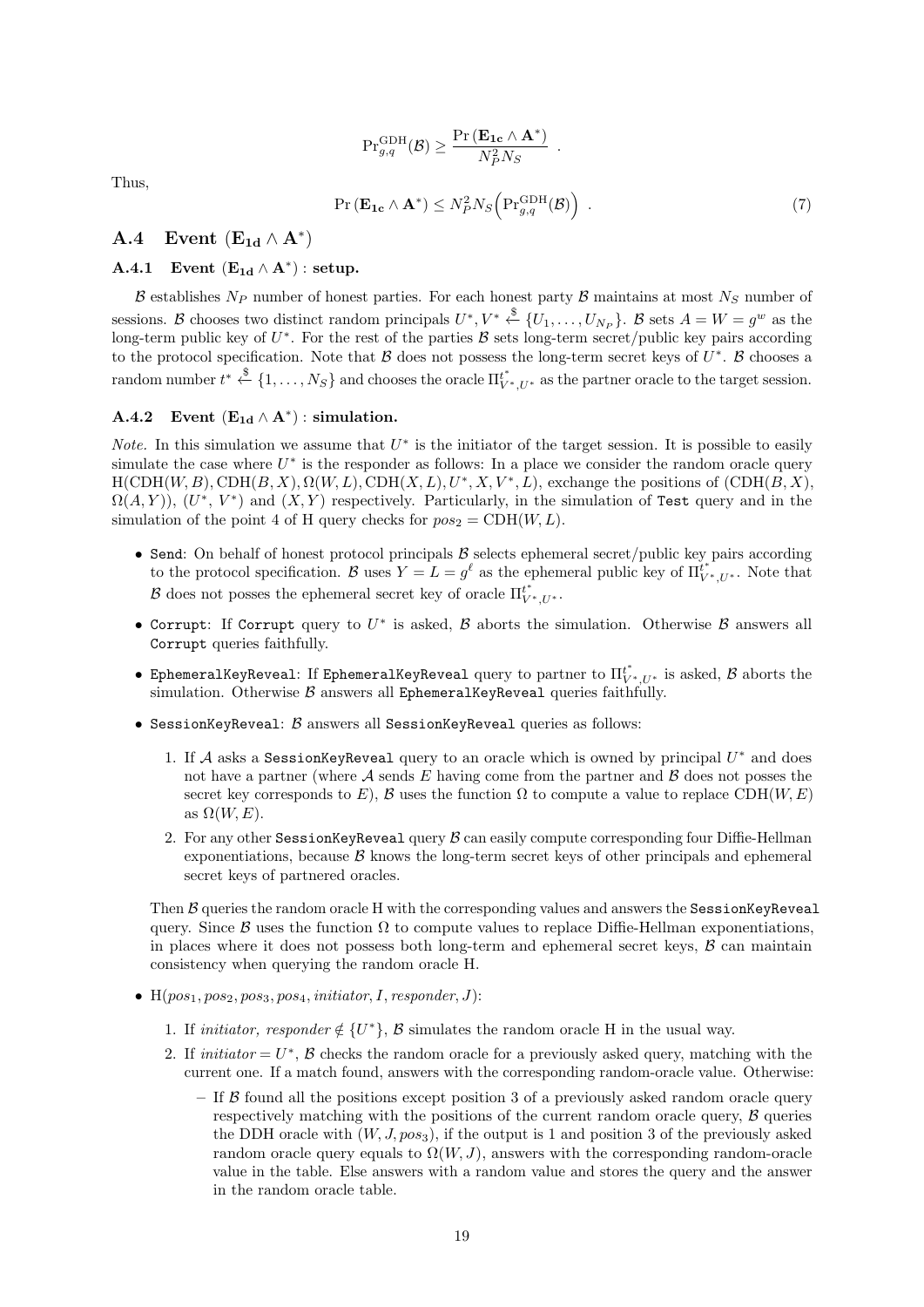- Else, answers with a random value and stores the query and the answer in the random oracle table.
- 3. If responder =  $U^*$ ,  $\beta$  checks the random oracle for a previously asked query, matching with the current one. If a match found, answers with the corresponding random-oracle value. Otherwise:
	- If  $\beta$  found all the positions except position 2 of a previously asked random oracle query respectively matching with the positions of the current random oracle query,  $\beta$  queries the DDH oracle with  $(W, I, pos_2)$ , if the output is 1 and position 2 of the previously asked random oracle query equals to  $\Omega(W, I)$ , answers with the corresponding random-oracle value in the table. Else answers with a random value and stores the query and the answer in the random oracle table.
	- Else, answers with a random value and stores the query and the answer in the random oracle table.
- 4. If A asks a H query such that  $pos_3 = \text{CDH}(W, L)$ , B aborts the game and answers the GDH challenge. (B can find whether  $pos_3 = \text{CDH}(W, L)$  or not by using DDH oracle)
- Test: If the Test query is not asked to the partner of  $\Pi_{V^*,U^*}^{t^*}$ ,  $\mathcal B$  aborts the simulation. Otherwise, B obtains  $K \leftarrow H(CDH(W, B), CDH(B, X), \Omega(W, L), CDH(X, L), U^*, X, V^*, L)$ , and uses K as the real session key.

### A.4.3 Event  $(E_{1d} \wedge A^*)$ : analysis.

The simulation of the view of eCK challenger to the adversary  $A$  is perfect except with negligible probability. The probability that A selects the partner to the oracle  $\Pi_{V^*,U^*}^{t^*}$  as the test session is at least  $\frac{1}{N_P^2 N_S}$ , and the probability of event  $(\mathbf{E_{1d}} \wedge \mathbf{A}^*)$  is non-negligible. According to the event  $\mathbf{A}^*$ , A queries the random oracle H with  $(CDH(W, B), CDH(B, X), CDH(W, L), CDH(X, Y), U^*, X, V^*, L)$ . Hence, B can answer the GDH challenge with the probability,

$$
\mathrm{Pr}_{g,q}^{\mathrm{GDH}}(\mathcal{B}) \geq \frac{\mathrm{Pr}(\mathbf{E_{1d}} \wedge \mathbf{A}^*)}{N_P^2 N_S} \enspace .
$$

Thus,

$$
Pr\left(\mathbf{E_{1d}} \wedge \mathbf{A}^*\right) \le N_P^2 N_S \left(\Pr_{g,q}^{\text{GDH}}(\mathcal{B})\right) \tag{8}
$$

## A.5 Event  $(E_{2a} \wedge A^*)$

### A.5.1 Event  $(E_{2a} \wedge A^*)$ : setup.

 $\mathcal B$  establishes  $N_P$  number of honest parties. For each honest party  $\mathcal B$  maintains at most  $N_S$  number of sessions. B chooses two distinct random principals  $U^*, V^* \stackrel{\$}{\leftarrow} \{U_1, \ldots, U_{N_P}\}$ . B sets  $B = W = g^w$  as the long-term public key of  $V^*$ . For the rest of the parties  $\mathcal B$  sets long-term secret/public key pairs according to the protocol specification. Note that  $\beta$  does not possess the long-term secret keys of  $V^*$ .  $\beta$  chooses a random number  $s^* \stackrel{\$}{\leftarrow} \{1, \ldots, N_S\}$  and chooses the oracle  $\Pi_{U^*,V^*}^{s^*}$  as the target session.

### A.5.2 Event  $(E_{2a} \wedge A^*)$ : simulation.

B uses  $X = L = g^{\ell}$  as the ephemeral public key of  $\Pi_{U^*,V^*}^{s^*}$ . Note that B does not posses the ephemeral secret key of oracle  $\Pi_{U^*,V^*}^{s^*}$ . This simulation is same as the simulation of Event  $\mathbf{E_{1c}} \wedge \mathbf{A}^*$ .

### A.5.3 Event  $(E_{2a} \wedge A^*)$ : analysis.

The simulation of the view of eCK challenger to the adversary  $\mathcal A$  is perfect except with negligible probability. The probability that A selects the oracle  $\Pi_{U^*,V^*}^{s^*}$  as the test session is at least  $\frac{1}{N_P^2 N_S}$ , and the probability of event  $(\mathbf{E_{2a}} \wedge \mathbf{A}^*)$  is non-negligible. According to the event  $\mathbf{A}^*, \mathcal{A}$  queries the random oracle H with  $(CDH(A, W), CDH(W, L), CDH(A, Y), CDH(L, Y), U^*, L, V^*, Y)$ . Hence,  $\beta$  can answer the GDH challenge with the probability,

$$
\mathrm{Pr}_{g,q}^{\mathrm{GDH}}(\mathcal{B}) \geq \frac{\mathrm{Pr}\left(\mathbf{E_{2a}} \wedge \mathbf{A}^*\right)}{N_P^2 N_S} \enspace .
$$